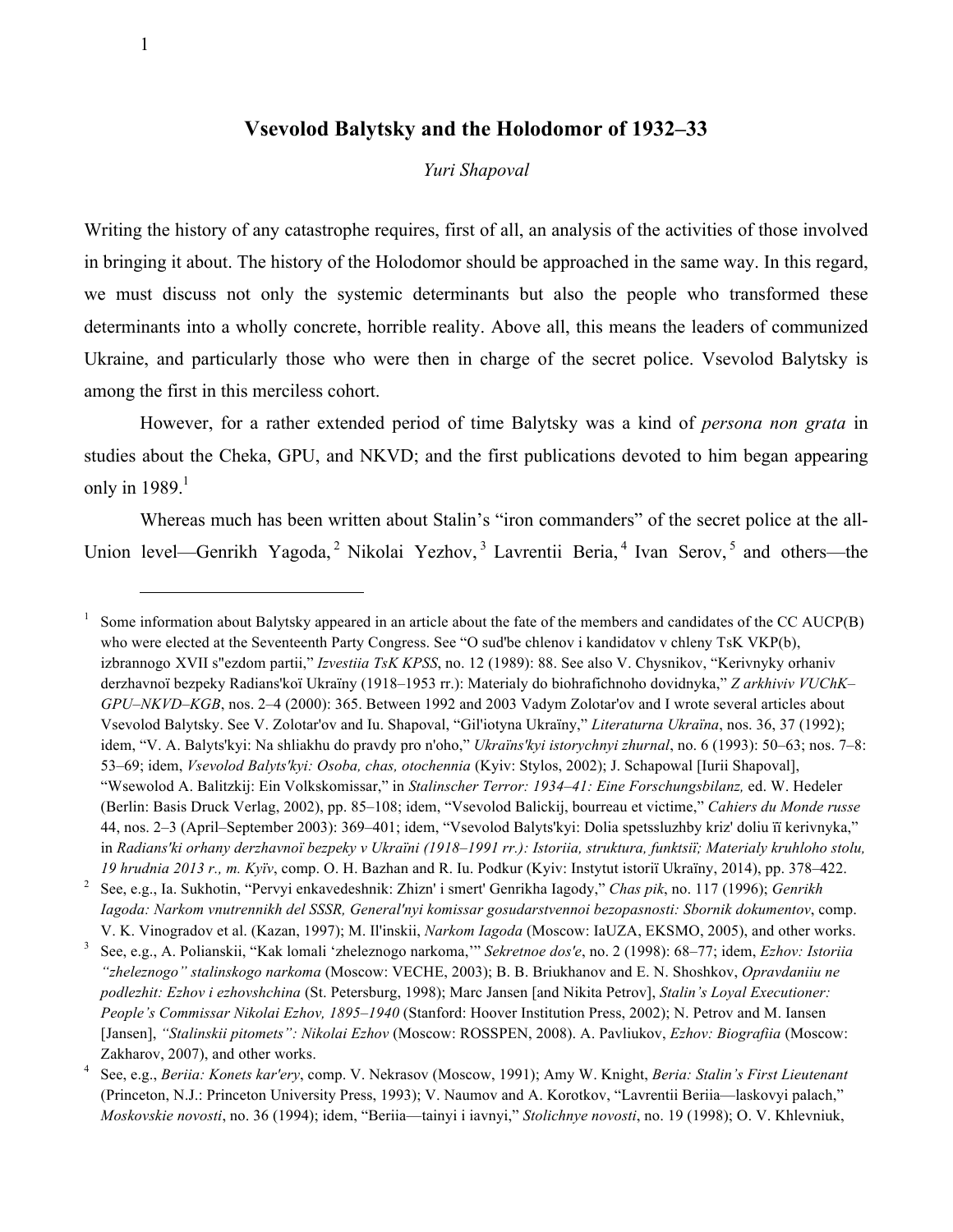creation of a collective "portrait" of those who headed the Soviet secret police in the Ukrainian SSR [UkrSSR] and determined its objectives as well as its concrete activities is still taking place.<sup>6</sup>

The author of an article mentioning Balytsky by name notes that "it is very difficult to provide an unambiguous assessment of his political activities."<sup>7</sup> There have been attempts to depict him as a figure who "resisted Yezhov's orders in connection with exposing 'enemies of the people."<sup>8</sup> According to other authors, Balytsky was a leader who surrounded himself with devoted people, led a riotous life, and embezzled money from secret police funds.<sup>9</sup>

It is clear that Balytsky was not an absolute communist fanatic, despite the fact that he spent his entire life safeguarding the ideas of communism. He was not some petty embezzler of state funds, even though he capitalized on the opportunities offered by his official position. He was not a "Chekist Casanova" (the history of the Cheka–GPU–NKVD offers worse examples), but neither was he a puritan. He was not a banal intriguer, even though he arranged to eavesdrop on conversations between highranking Soviet Ukrainian officials.

Who, then, was Vsevolod Balytsky, whom Mykola Skrypnyk, People's Commissar for Education in the UkrSSR, called the "guillotine of Ukraine"? On the face of it, that description is wholly adequate. One confirmation of this characterization is Balytsky's activities on the eve of and during the Holodomor (when, according to incomplete calculations, nearly four million people starved to death in Soviet Ukraine).

## **Special plenipotentiary**

<sup>&</sup>quot;Beriia: Predely istoricheskoi 'reabilitatsii,'" *Svobodnaia mysl'*, no. 2 (1995): 103–10; N. Rubin, *Lavrentii Beriia: Mif i real'nost'* (Moscow; Smolensk: Olimp-Rusich, 1998); A. V. Sukhomlinov, *Kto vy, Lavrentii Beriia? Neizvestnye stranitsy ugolovnogo dela* (Moscow: Detektiv-Press, 2003), and other works.

<sup>5</sup> See N. V. Petrov, "Pervyi predsedatel' KGB general Ivan Serov," *Otechestvennaia istoriia*, no. 5 (1997): 23–43; idem, *Pervyi predsedatel' KGB Ivan Serov* (Moscow: Materik, 2005).

<sup>6</sup> This process is ongoing and Zolotariov and I are engaged in it. See, e.g., Iu. Shapoval, V. Prystaiko, and V. Zolotar'ov, *ChK–GPU–NKVD v Ukraїni: Osoby, fakty, dokumenty* (Kyiv: Abrys, 1997); V. A. Zolotar'ov, *Oleksandr Uspens'kyi: Osoba, chas, otochennia* (Kharkiv: Folio, 2004); *Ukraїna v dobu "velykoho teroru" (1936–1938 rr.)*, comp. Iu. Shapoval et al. (Kyiv: Lybid', 2009).

<sup>7</sup> "U istokov: Stranitsy istorii organov gosbezopasnosti Ukrainy," *Vechernii Kiev*, 10 January 1989.

<sup>8</sup> V. M. Vinogradskii and I. K. Iakimenko, "Polkovnik Shovkunenko rasskazyvaet," *Kommunist Ukrainy*, no. 1 (1990): 78. See also "Na storozhi bezpeky Vitchyzny: Vidpovidi Holovy Komitetu derzhavnoї bezpeky Ukraїns'koї RSR heneralmaiora M. M. Holushka na zapytannia redaktsiї hazety 'Radians'ka Ukraїna,'" *Radians'ka Ukraїna*, 9 August 1988.

<sup>9</sup> S. Skotnikov and V. Tvorinskii, "Ekhu 'sdaiut' vlastelina," *Zerkalo nedeli*, 2[8] June 1996.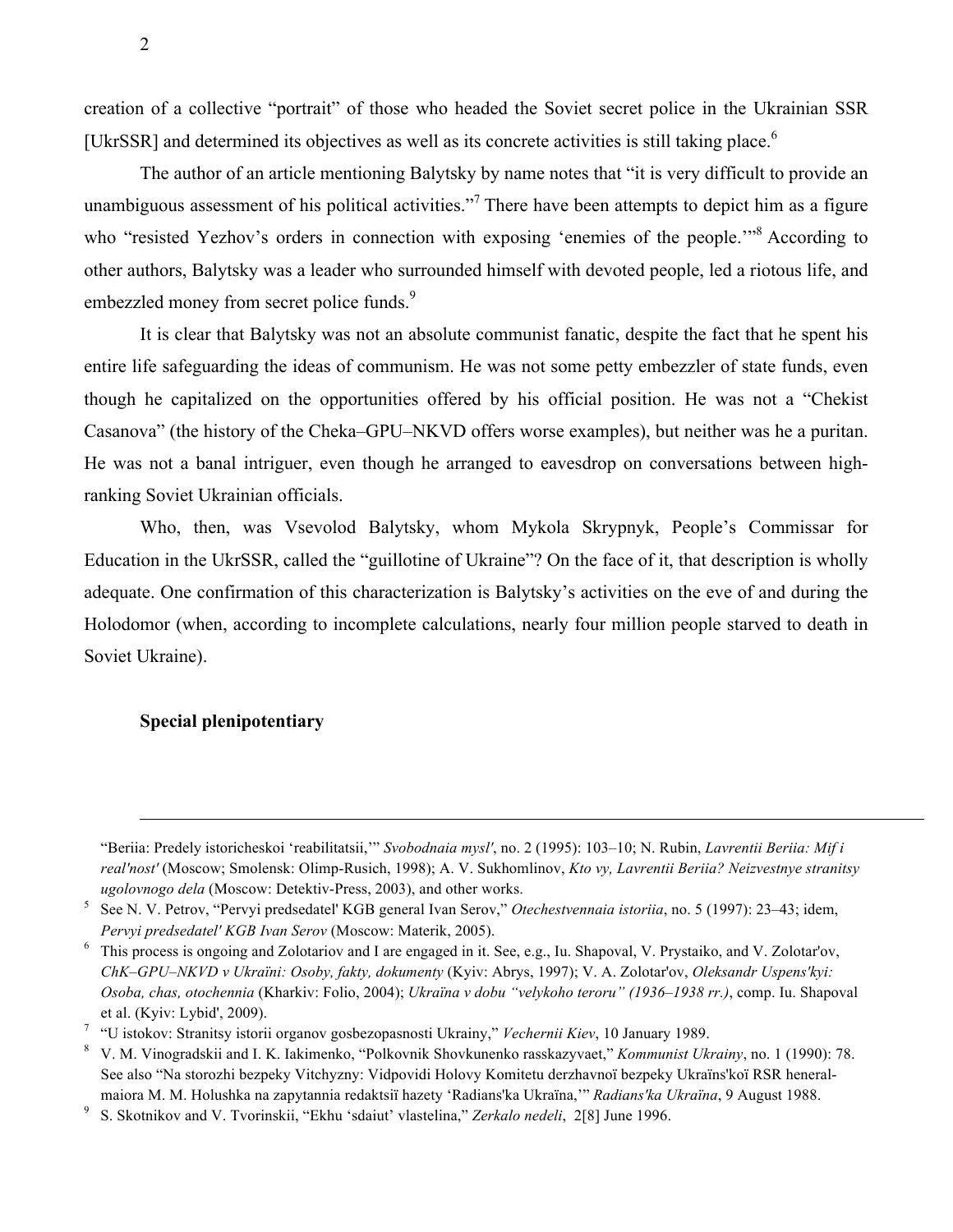Having occupied leading Cheka positions since 1918 in Ukraine, and headed the GPU in that republic from 1923 to 1931, in July 1931 Vsevolod Balytsky was appointed deputy head of the OGPU of the USSR. For a short time he was based in Moscow. In November 1931 a document produced by the General Consulate of Germany in Kharkiv (then-capital of Ukraine) noted: "The state police, as the Party's strong arm and simultaneously an organ of government, was headed in Ukraine until now by the energetic Balytsky, who this year was sent to Moscow to take up a post as one of [OGPU Chief Viacheslav] Menzhinsky's deputies. His successor is [Stanislav] Redens, a native of Galicia, hitherto little noted. This year the GPU, with no less fervor than in previous years, has continued to safeguard the security of the state, with methods that it considers tried and true; above all, to pursue and punish mercilessly all suspected coup attempts."<sup>10</sup>

Nevertheless, in a letter to Lazar Kaganovich dated August 1932, Stalin expressed dissatisfaction with Redens and suggested that Balytsky be dispatched to the Ukrainian SSR, to head the GPU there or be assigned as a plenipotentiary of the OGPU, while keeping him in his post as deputy head of the OGPU.<sup>11</sup> But Stalin's instruction was implemented only gradually.

The worsening economic situation in Ukraine, and Stalin's desire to establish strict control over the actions of the Soviet Ukrainian leaders (whom the Kremlin leader generally regarded as not very reliable, along with the entire Communist Party of the UkrSSR), paved the way for Balytsky's return to Ukraine. On 25 November 1932, the Politburo of the CC AUCP(B) appointed him as the OGPU's special plenipotentiary in Ukraine (while remaining deputy head of the OGPU), and the entire apparatus of the GPU UkrSSR was placed under his control for a period of six months. Balytsky was obliged to report on the work of the republic's GPU organs every twenty days.<sup>12</sup> Thus, there were two "main" Chekists"<sup>13</sup> in Ukraine: the GPU UkrSSR was formally headed by Redens, but he was in fact under Balytsky's control. It is entirely likely that Balytsky received special instructions and recommendations on this matter from Stalin. Possible corroboration of this may be found in Stalin's visitors' book, which reveals that Balytsky had conversed with him on 15 and 24 November.<sup>14</sup>

<sup>&</sup>lt;sup>10</sup> Cited in *Der ukrainische Hunger-Holocaust*, ed. D. Zlepko (Sonnenbühl: Verlag Helmut Wild, 1988), p. 54.<br><sup>11</sup> See *Stalin i Kaganovich: Perepiska, 1931–1936 gg.*, comp. O. V. Khlevniuk et al. (Moscow: ROSSPEN, 2001)

MFD, 2003), p. 340; V. Iu. Vasyl'iev, *Politychne kerivnytstvo URSR і SRSR: Dynamika vidnosyn tsentr–subtsentr vlady (1917–1938)* (Kyiv: Instytut istoriï NAN Ukraïny, 2014), p. 251.<br><sup>13</sup> The term *Chekist* is also commonly used to refer to members of all the Soviet secret police organizations that succeeded

the Cheka, including the GPU/OGPU—*Ed*.

<sup>14</sup> See *Na prieme u Stalina: Tetradi (zhurnaly) zapisei lits, priniatykh I. V. Stalinym (1924–1953 gg.): Spravochnik*, ed. A. A. Chernobaev (Moscow: Novyi khronograph, 2008), pp. 79–80.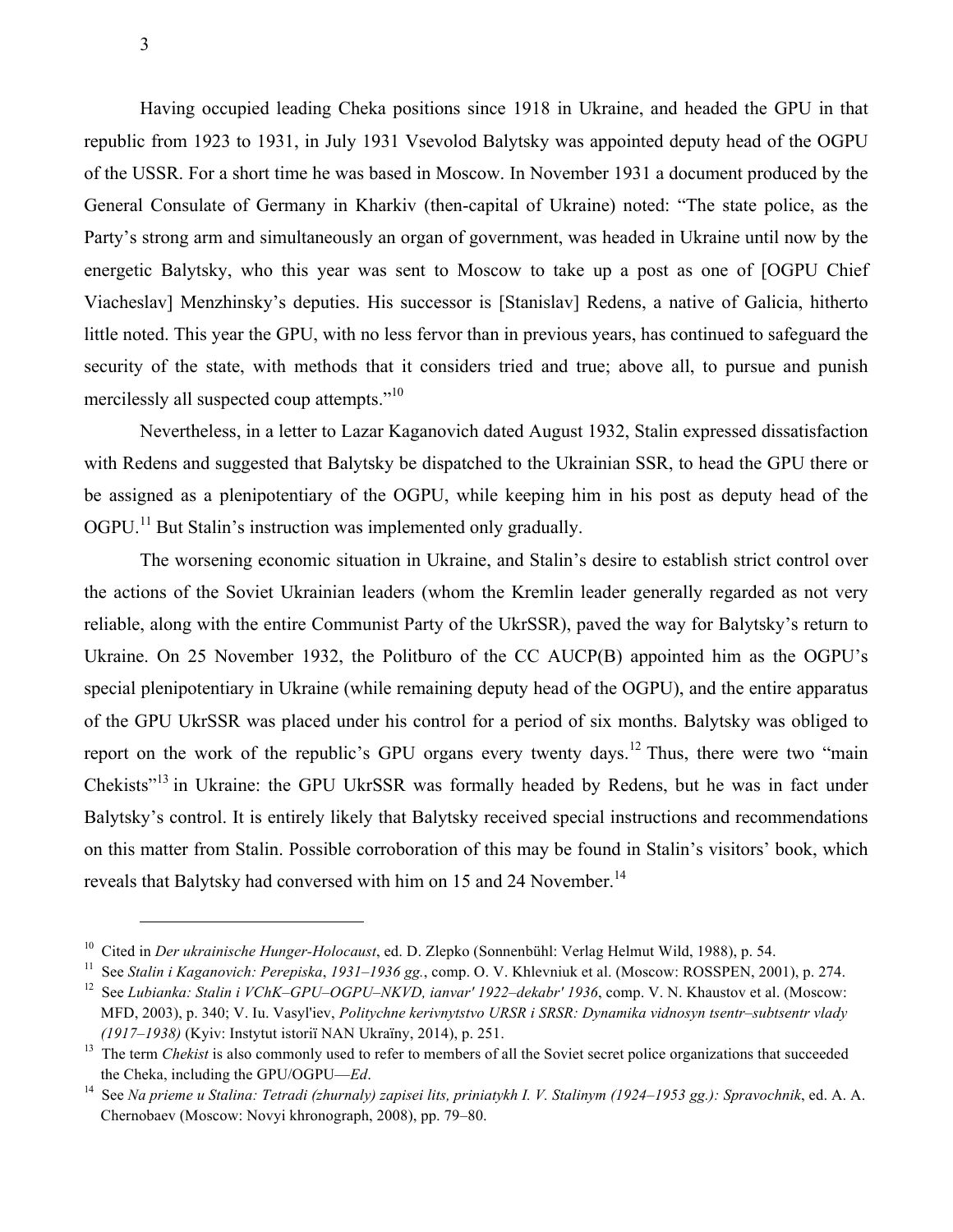On 1 December 1932, the Politburo of the CC CP(B)U passed a resolution "On Com[rade] Balytsky" by voice vote: "In view of Com[rade] Balytsky's long-term assignment to Ukraine to intensify the work of the GPU, to submit a motion to the Plenum of the CC (by voice vote) to elect Com[rade] Balytsky as a member of the Politburo of the CC CP(B)U."<sup>15</sup> (Redens was only a candidate member of the Politburo.) The Moscow newspaper *Izvestiia*, subsequently commenting on his assignment, wrote that Balytsky "is being sent to Ukraine again, in these days of brutal kulak resistance to collectivization, in order to help millions of collective farm members to vanquish kulak sabotage and give the young collective farms of Ukraine the opportunity to grow and flourish peacefully."<sup>16</sup>

In the fall of 1932, the CC CP(B)U advised the GPU UkrSSR "to conduct a mass operation in order to inflict a decisive blow on the class enemy," so as to expose "counterrevolutionary centers that are organizing sabotage and disruption of grain procurements and other economic and political measures." On 18 November 1932 the Politburo of the CC CP(B)U approved a resolution concerning the liquidation of "counterrevolutionary nests" and the destruction of "kulak groups" in Bila Tserkva, Borzna, Mena, Pavlohrad, and Uman counties, and the arrests of "up to 300…malicious accountants and clerks at collective farms that are disrupting the fulfillment of the grain procurement plan," as well as "ideologues and organizers of kulak sabotage" in the cities.<sup>17</sup> To implement this resolution, the heads of oblast departments of the GPU held a meeting the very next day.

However, the special operations plan drafted by the GPU UkrSSR did not satisfy Balytsky. After arriving in Kharkiv in late 1932, he suggested in a statement that in Soviet Ukraine there was "organized sabotage of grain procurements and fall sowing, organized mass thefts on collective and state farms, terror aimed at the most stalwart and staunch communists and activists in the countryside, the deployment [to Soviet Ukraine] of dozens of Petliurite emissaries, and the dissemination of Petliurite leaflets." He inferred the "certain existence in Ukraine of an organized counterrevolutionary insurgent underground associated with foreign countries and foreign intelligence services, mainly the Polish general staff."<sup>18</sup>

On 26 November 1932, the Soviet Ukrainian press published an order approved by the People's Commissar of Justice and the Prosecutor-General of the Ukrainian SSR, which emphasized that

<sup>&</sup>lt;sup>15</sup> Tsentral'nyi derzhavnyi arkhiv hromads'kykh ob'iednan' Ukraïny (hereafter cited as TsDAHOU), f. 1, op. 1, spr. 535, ark. 109.<br> $16$  Izvestiia, 27 November 1935.

<sup>16</sup>*Izvestiia*, 27 November 1935. 17 *Holod 1932–1933 rokiv na Ukraїni: Ochyma istorykiv, movoiu dokumentiv*, comp. R. Ia. Pyrih et al. (Kyiv: Vydavnytstvo politychnoї literatury Ukraїny, 1990, pp. 260–61.

<sup>&</sup>lt;sup>18</sup> Arkhiv Upravlinnia vnutrishnikh sprav Kharkivs'koï oblasti, f. 48, op. 1, ser. 1, t. 3, ark. 3.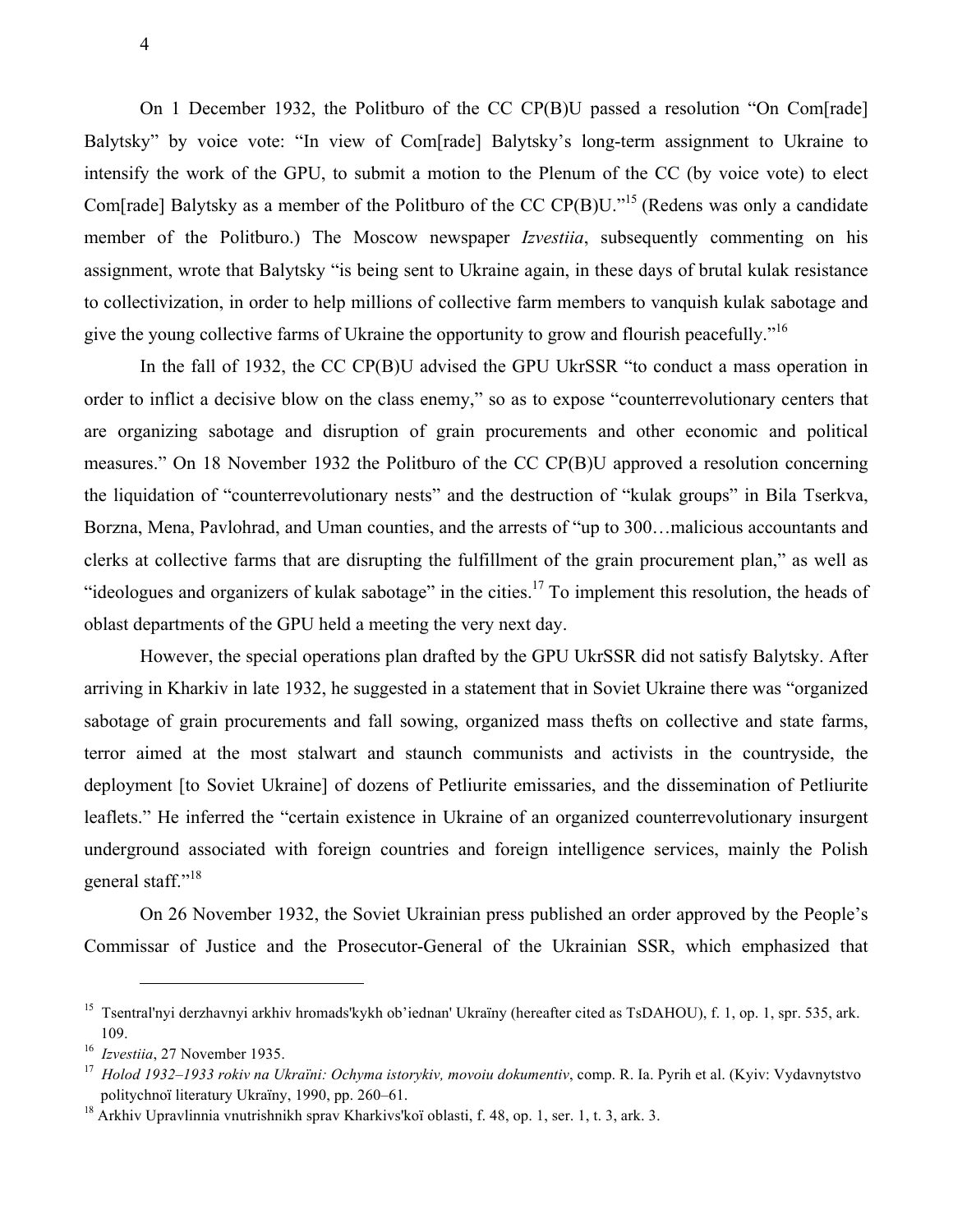repressive measures were a powerful means of overcoming class resistance to grain requisitions. Ruthless expedients were permitted against kulaks and all "class enemies" who were disrupting or hindering the successful "struggle for grain." As mentioned earlier, at this very time a "mass operation" launched by the GPU was taking place in the countryside, encompassing 243 counties of the Ukrainian  $SSR.<sup>19</sup>$ 

Pursuing his theory about the existence of a peasant conspiracy in Soviet Ukraine (where, as of 20 November 1932, 766 agricultural employees had been arrested, including heads of collective farms, directors of state farms, and middle managers),  $^{20}$  on 5 December 1932 Balytsky issued Operations Order No. 1 of the GPU UkrSSR. To his subordinates he assigned the "basic primary task of immediately breaking through, exposing, and destroying the counterrevolutionary insurgent underground and inflicting a decisive blow on all counterrevolutionary, kulak-Petliurite elements that are actively counteracting and disrupting the basic measures taken by Soviet authorities and the Party in the countryside."<sup>21</sup> Several days later, Balytsky gave the order to apply decisive measures aimed at halting the mass flight of peasants from the UkrSSR in search of bread, and to enlist the GPU in the search for concealed seed stocks. 22

In order to implement the directives issued by Balytsky, a special "Shock Operations" group was formed under the leadership of Karl Karlson, deputy head of the GPU UkrSSR.<sup>23</sup> The Chekists soon reported that they had uncovered and liquidated a powerful "counterrevolutionary insurgent and wrecking organization" whose influence encompassed 133 counties in Soviet Ukraine; with up to 3,000 members and centers located at 114 collective farms, 102 Machine and Tractor Stations (MTS), and 67 county centers in Soviet Ukraine. This organization was allegedly planning an uprising for the spring of 1933.<sup>24</sup>

Balytsky reported on his work methods during this period as follows:

In the four months since the start of the state grain procurements up to 15 November, 11,000 people were arrested in connection with grain procurement matters. In the one-month period from 15 November to 15 December, 16,000 were arrested, including 435 Party members and 2,260

<sup>&</sup>lt;sup>19</sup> Haluzevyi derzhavnyi arkhiv Sluzhby bezpeky Ukraïny (hereafter cited as HDA SBU), Kyiv, f. 16, op. 25 (1951), spr. 3, ark. 73.

<sup>20</sup> See Shapoval and Zolotar'ov, *Vsevolod Balyts'kyi*, p. 189.

<sup>21</sup> HDA SBU, Kyiv, f. 16, op. 25 (1951), spr. 3, ark. 73.

<sup>22</sup> *Holod 1932–1933 rokiv*, pp. 336, 342. 23 See Shapoval and Zolotar'ov, *Vsevolod Balyts'kyi*, p. 190.

<sup>24</sup> Arkhiv Upravleniia FSB Rossiiskoi Federatsii po Omskoi oblasti, d. 199347, l. 58.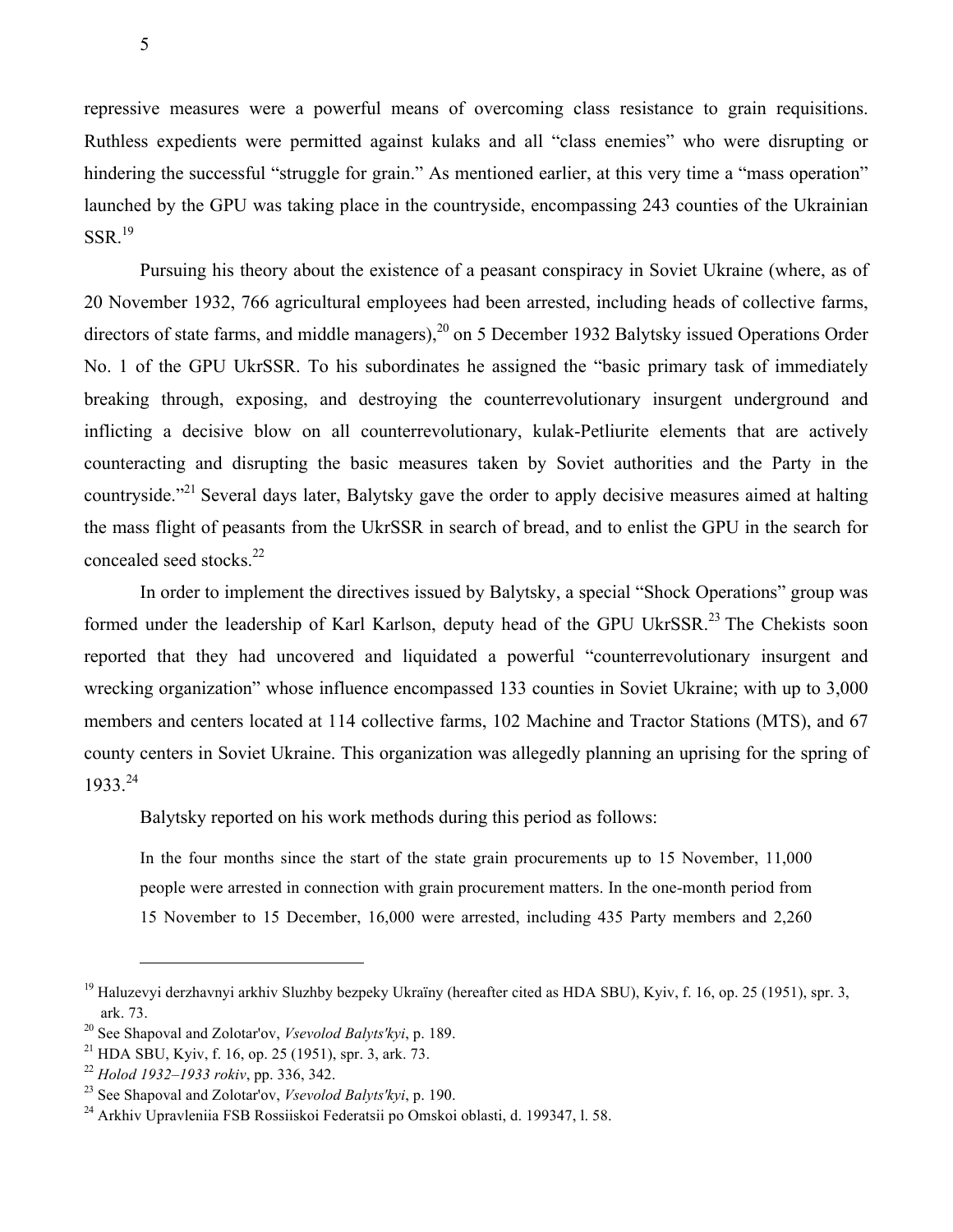people from collective farm management, including 409 heads of collective farms and 441 accountants and clerks, as well as 107 heads of village soviets. Troika tribunals sentenced 108 to be shot, and another 100 are still being reviewed. In the last two ten-day periods, 700,000 poods of grain have been found in pits and hidden cellars (7,000 pits and 100 cellars). Independent farmers [*odnoosibnyky*] are hiding it with the help of collective farm members, especially at collective farms that have fulfilled the grain procurements.…

In the last two–three days we have applied a new form of influence in Kharkiv oblast. A uniformed OGPU official comes to a collective farm and has a conversation about submitting grain with the head and members of the administration. The exchange is insistent. As a result, within two days the Red Farmer collective farm increased the grain delivery from 58 percent of the plan to 96 percent, and the New Life collective farm from 54 to 80 percent, etc. We are thinking about expanding this to other oblasts.<sup>25</sup>

One can only imagine the nature of that "insistent exchange," which undoubtedly included threats, pressure, and blackmail. Between November 1932 and January 1933 alone, the GPU UkrSSR liquidated 1,208 "counterrevolutionary" collective farm groups.<sup>26</sup> Inspections encompassed state farms, the Zagotzerno [grain procurement organization], the system of consumer cooperatives, and others. Thus, in upholding the government's harsh line on grain requisitions, the Chekists, headed by Balytsky, employed particular methods to ensure it was implemented. Nevertheless, these measures did not improve the situation with grain requisitions in Soviet Ukraine. The plan for the Ukrainian SSR was reduced, but even so, it was not fulfilled.<sup>27</sup> This sparked a new wave of dissatisfaction in Moscow.

On 19 December 1932, the CC AUCP(B) and the USSR Council of People's Commissars [Sovnarkom] revisited the question of grain requisitions in the Ukrainian SSR.<sup>28</sup> They declared the situation unsatisfactory and ordered Lazar Kaganovich and Pavel Postyshev, in their capacity as special plenipotentiaries of the CC AUCP(B) and the Sovnarkom, to "rectify" it. Balytsky was in very close contact with these two individuals, and he was even good friends with Postyshev. In their desire to squeeze as much grain out of Soviet Ukraine as possible, all three advocated the use of heavy-handed, repressive methods.

<sup>25</sup> Cited in Iu. Shapoval, *Ukraїna XX stolittia: Osoby ta podiї v konteksti vazhkoї istoriї* (Kyiv: Heneza, 2001), pp. 68–69.

<sup>26</sup> See Shapoval and Zolotar'ov, *Vsevolod Balyts'kyi*, p. 193.

<sup>27</sup> [As of 1 December 1932, 63.1% of the plan had been fulfilled.] See S. V. Kul'chyts'kyi, *1933: Trahediia holodu* (Kyiv, 1989), p. 33.

<sup>28</sup> See *Holod 1932–1933 rokiv*, p. 295.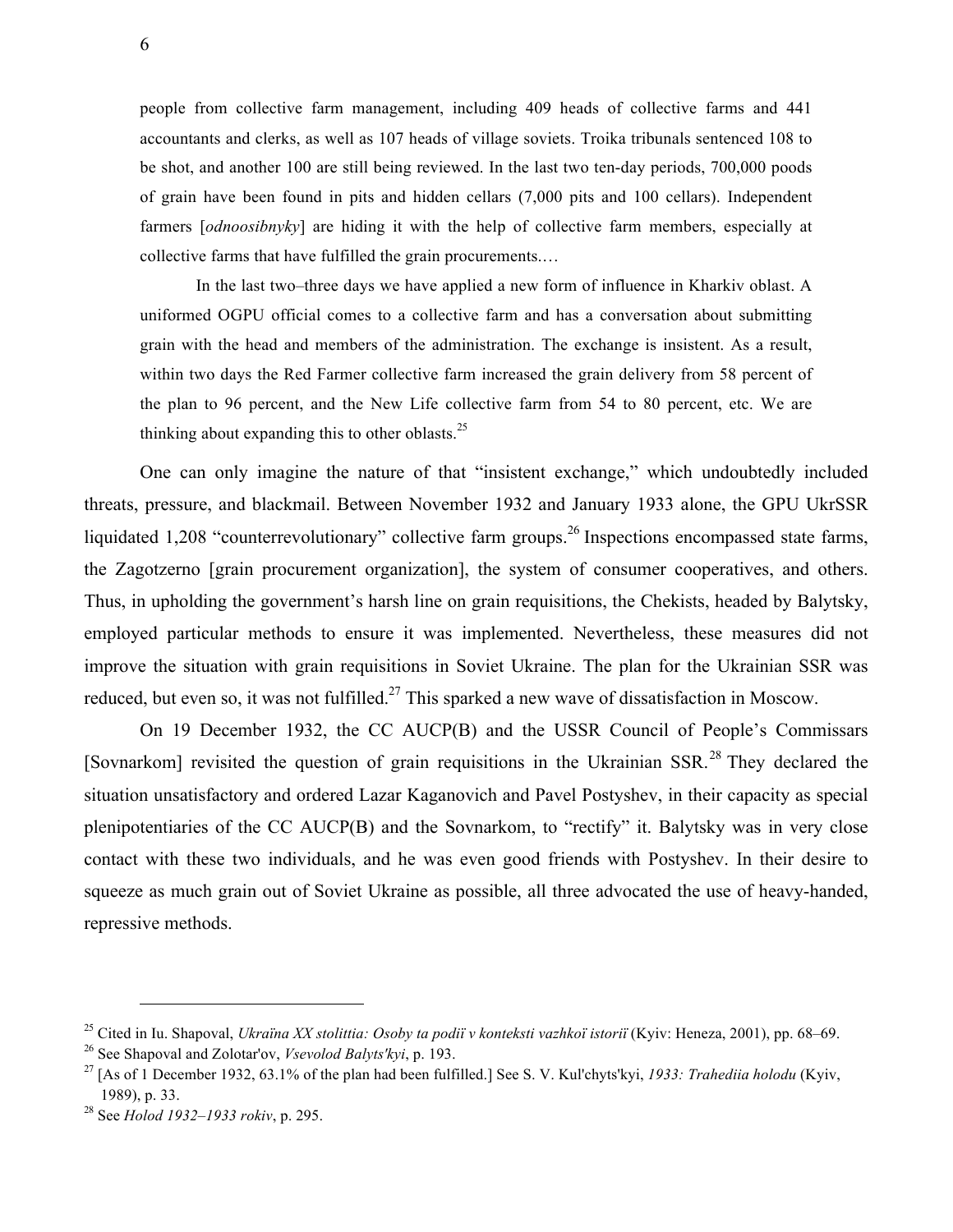A telegram that Kaganovich sent to Stalin on 21 December 1932 shows clearly the management style they espoused to restore order ([telegram text cited in, and translated from, the original Russian]):

On the evening of 20 and [morning of] 21 December, at a meeting of the Politburo of the CC CP(B)U, a number of practical measures were outlined to intensify grain procurements. Since a significant proportion of plenipotentiaries [in Ukraine] are sitting this one out, covering up their inactivity as well as, occasionally, the downright perfidy of county employees, we have sent a resolute warning to all plenipotentiaries, dismissed the ten worst, and raised the question of their Party membership with the CCC [Central Control Commission]. Of the ten who were dismissed, seven had been appointed by the CC CP(B)U and three by oblast [Party executive] committees.

Thirty-eight key counties of Ukraine have been tasked with submitting 32 million more poods of grain, over 40 percent of the remaining grain quota for the republic, not including the garnets.<sup>29</sup> Fifty more high-capacity counties should deliver approximately 30 percent of the remaining grain quota. Of the 38 key counties, 21 are in Dnipropetrovsk oblast and 15 are in Odesa oblast. We are concentrating our attention on these counties. We have selected an additional 40 [Party] management employees as plenipotentiaries in the key counties, and about one hundred strong military men and laborers from Kharkiv to assist them. At the same time, we are also putting pressure on counties where there is still a little left to deliver.

Since there is a great danger that Kyiv and Vinnytsia oblasts will reduce the pace and drag out fulfilling the remaining 7–8 percent of the plan, we have sent them a categorical directive to complete the plan within the next few days. We have sent an even more resolute telegram to the Donetsk oblast [Party] committee.

Things are going extremely badly with Kharkiv oblast. The Kharkiv people have not mobilized to fulfill the plan. The independent farmers in the oblast are supposed to deliver around six million more poods. One gets the impression that the oblast committee has taken a pass on this task. We had to have a stern conversation with [CC CP(B)U secretary and first secretary of the Kharkiv oblast Party committee, Roman] Terekhov, and suggested that he tackle the grain procurements more energetically, especially among the independent farmers.

At our insistence, two CC CP(B)U resolutions dated 29 November and 15 December were rescinded; in our opinion, they provide grounds for local organizations to hold back grain

<sup>29</sup> Historically, the *harnets* (Pol. *garniec*) was a basic unit of dry volume measuring approx. 3 litres. The *garnets* toll (or *mirchuk*) entailed a payment in kind (up to 10%, presumably 1 *harnets* per centner) for milling grain and making groats, as well as for processing oilseeds. With the imposition of Soviet rule and collectivization, the toll amount was determined by the state, along with grain procurement plans, and fully at its disposal. The foodstuffs were often redistributed as state aid to local populations, particularly in the villages. At the time of the Holodomor, the procedure for collecting and submitting the *garnets* toll was redefined by a law of the USSR CEC and Sovnarkom dated 27 September 1932—*Ed*.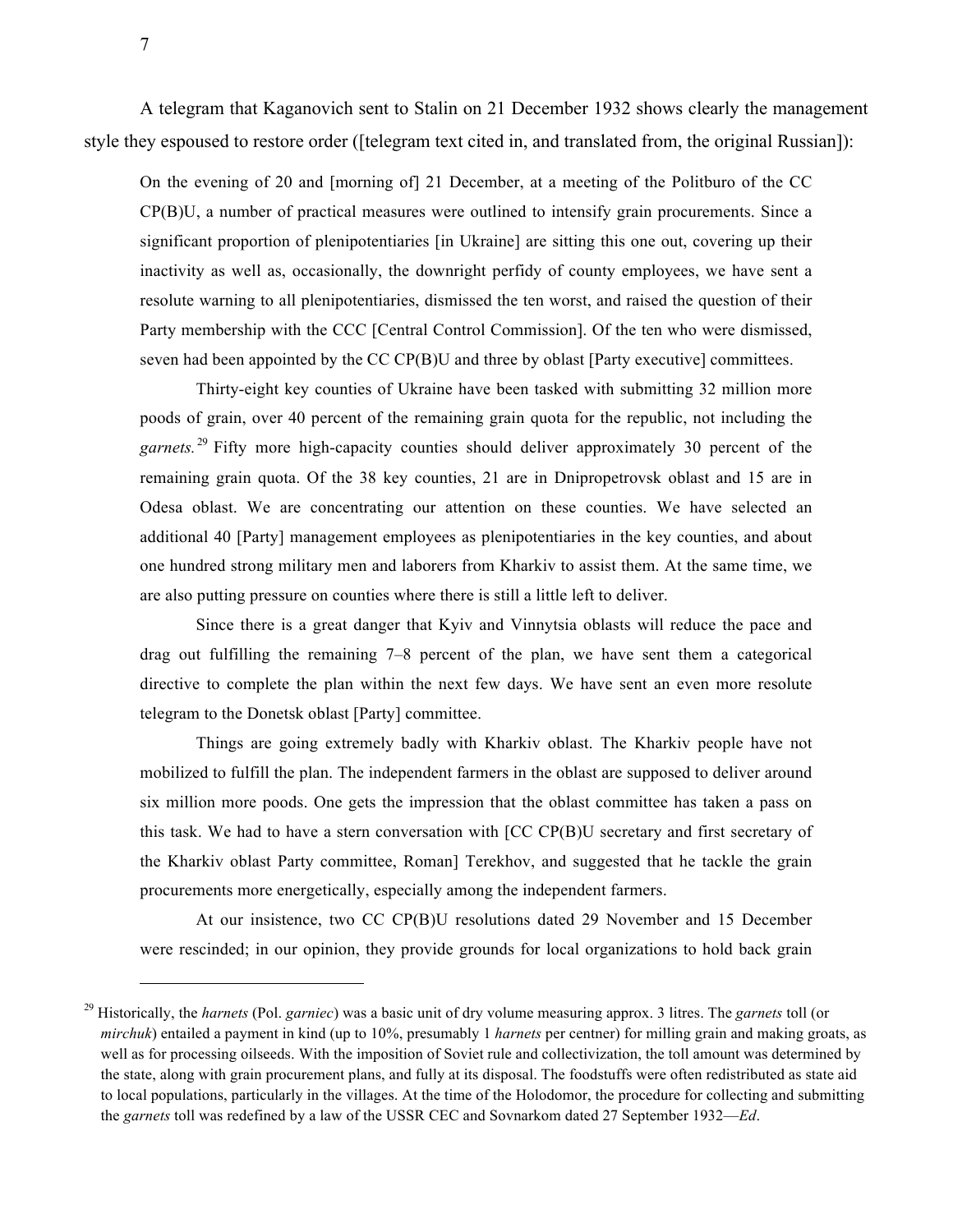deliveries under the guise of securing and replenishing collective farm stocks, or conducting repeat inspections of state farm inventory. I will explain in detail after my arrival.

Today we decided to arrest and prosecute, with publication in the press, four of the directors of state farms who were most malicious in disrupting grain procurements.

At his own initiative, Kosior is leaving again for Dnipropetrovsk, and Chubar is going to Chernihiv; Khataevich was charged with supervising Kharkiv.

At 4:00 I left for Odesa. Greetings, KAGANOVICH.<sup>30</sup>

By 28 December 1932, Balytsky had already sent a memorandum to Stalin, who gave special attention to this memo, ordering that it be circulated among the leading party and state institutions, as well as among the leaders of the OGPU. The memorandum is striking for the picture it paints of largescale resistance to the communist regime, especially the claim that in 67 counties of Soviet Ukraine the Chekists had exposed a "widespread Polish-Petliurite insurgent underground."31 Balytsky also wrote that collective farms, state farms, MTS, and MTM [Machine and Tractor Shops] were "contaminated by Petliurite, kulak, White Guardist, and anti-Soviet elements" that were opposing the requisitioning measures of the communist regime in rural areas. Neither did the Ukrainian intelligentsia escape notice, being described as "national-chauvinistic" and which allegedly "in a number of cases had ideologically and organizationally formed and headed counterrevolutionary insurgent organizations, now exposed."<sup>32</sup> Finally, the memo pointed to yet another group, "traitors with Party membership cards," that is, local leaders who had no desire to carry out blindly the pitiless instructions of the central organs and inflict a de facto famine on their fellow countrymen. Balytsky declared that these individuals were not simply opposing the grain requisitions but were also the "organizers and leaders of counterrevolutionary groups"; he reported that 12,178 people had been arrested in the first twenty days of December.<sup>33</sup>

The note, which contained specific locations and personal names, ended with these words: "The entire Chekist apparatus has been mobilized to provide comprehensive assistance to Party organizations in completing the grain procurements, and a decisive operational blow is being struck against all

<sup>30</sup> Cited in *Komandyry velykoho holodu: Poїzdky V. Molotova і L. Kahanovycha v Ukraїnu ta na Pivnichnyi Kavkaz, 1932– 1933 rr.*, ed. V. Vasyl'iev and Iu. Shapoval (Kyiv: Heneza, 2001), pp. 333–34. [The omission in the first set of square brackets exists in this source; the complete text was verified in *Tragediia sovetskoi derevni: Kollektivizatsiia i raskulachivanie; Dokumenty i materialy v 5 tomakh, 1927–1939*, ed. V. Danilov et al., vol. 3, Konets 1930–1933 (Moscow: ROSSPEN, 2001)—*Ed.*]

<sup>31</sup> Partiino-radians'ke kerivnytstvo USRR pid chas holodomoru 1932–1933 rr: Vozhdi, pratsivnyky, aktyvisty; Zbirnyk dokumentiv ta materialiv, comp. V. Vasyl'iev, N. Vert, and S. Kokin (Kyiv: Instytut istoriї Ukraїny NAN Ukraїny, 2013), p. 263.<br><sup>32</sup> Ibid., p. 264.<br><sup>33</sup> Ibid.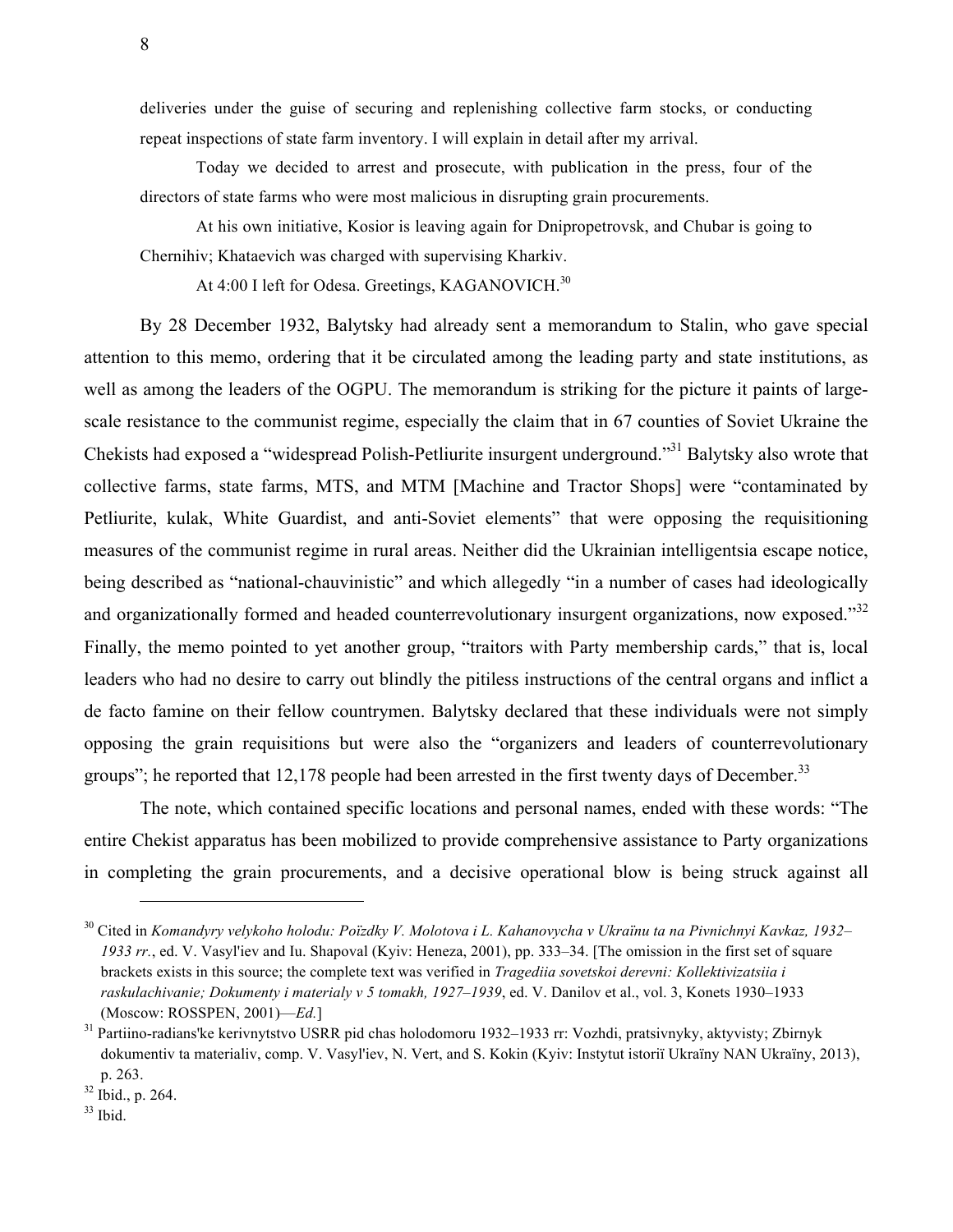saboteurs and their lackeys, speculators, and other counterrevolutionary elements that are resisting the completion of the grain procurement plan."<sup>34</sup> According to official statistics, in 1932 the GPU organs alone arrested a total of 63,580 people in Soviet Ukraine.<sup>35</sup>

In some counties, the repressive measures affected up to one-third of all collective farm administrations. All the grain, including seed stocks, was shipped out of the villages. Deliveries of goods were suspended and trade banned for collective farms that had been blacklisted by resolutions of the CC CP(B)U and the UkrSSR Sovnarkom. "Hostile elements" were removed and their property was sold off. To "improve leadership by means of court repressions," commissions were formed in the oblasts, consisting of the first secretary of the oblast Party committee, the head of the oblast control commission, the director of the oblast GPU, and the oblast prosecutor.

Judging by extant documents, it is often very difficult to determine whether the peasant resistance was indeed that highly organized. Obviously, the Chekists sought to present it as such, in order to justify the authorities' harsh and brutal actions against the peasants, to definitively break their resistance, or even hints at the possibility of such, and to destroy everything that might provide reminders of the era of Ukrainian independence in 1917–20. In connection with this, the historian Gerhard Simon noted accurately: "Along with the 'war' against the peasants, a war was being conducted here against Ukrainian national self-awareness."<sup>36</sup>

A key factor that distinguished the situation in Ukraine radically from what was happening in Russia or Kazakhstan, for example (where losses due to starvation were very significant), were the changes in nationality policy. On 14 December 1932 Stalin and Molotov affixed their signatures to a resolution of the CC AUCP(B) and the Sovnarkom of the USSR in connection with carrying out grain requisitions. This document required, among other things, the "correct implementation of Ukrainization" in Soviet Ukraine, and beyond its borders in regions with compact Ukrainian populations. The resolution also contained a categorical demand to combat Petliurite and other "counterrevolutionary" elements.<sup>37</sup> This, in fact, marked the second vector of the GPU's actions: hunting for "nationalist counterrevolution" not only in rural areas but also in administrative structures at various levels, among the intelligentsia, and especially in the educational system.

 $\overline{a}$ 

9

<sup>&</sup>lt;sup>34</sup> Ibid., p. 271.<br><sup>35</sup> See O. Mozokhin, *Pravo na repressii: Vnesudebnye polnomochiia gosudarstvennoi bezopasnosti (1918–1953)* (Zhukovskii and Moscow: Kuchkovo pole, 2006), p. 300.<br><sup>36</sup> Gerhard Simon, "Die Große Hungersnot in der Ukraine: Holodomor als Völkersmord; Tatsachen und Kontroversen,"

*Europäische Rundschau*, no. 1 (2008): 89. 37 *Holod 1932–1933 rokiv*, pp. 291–94.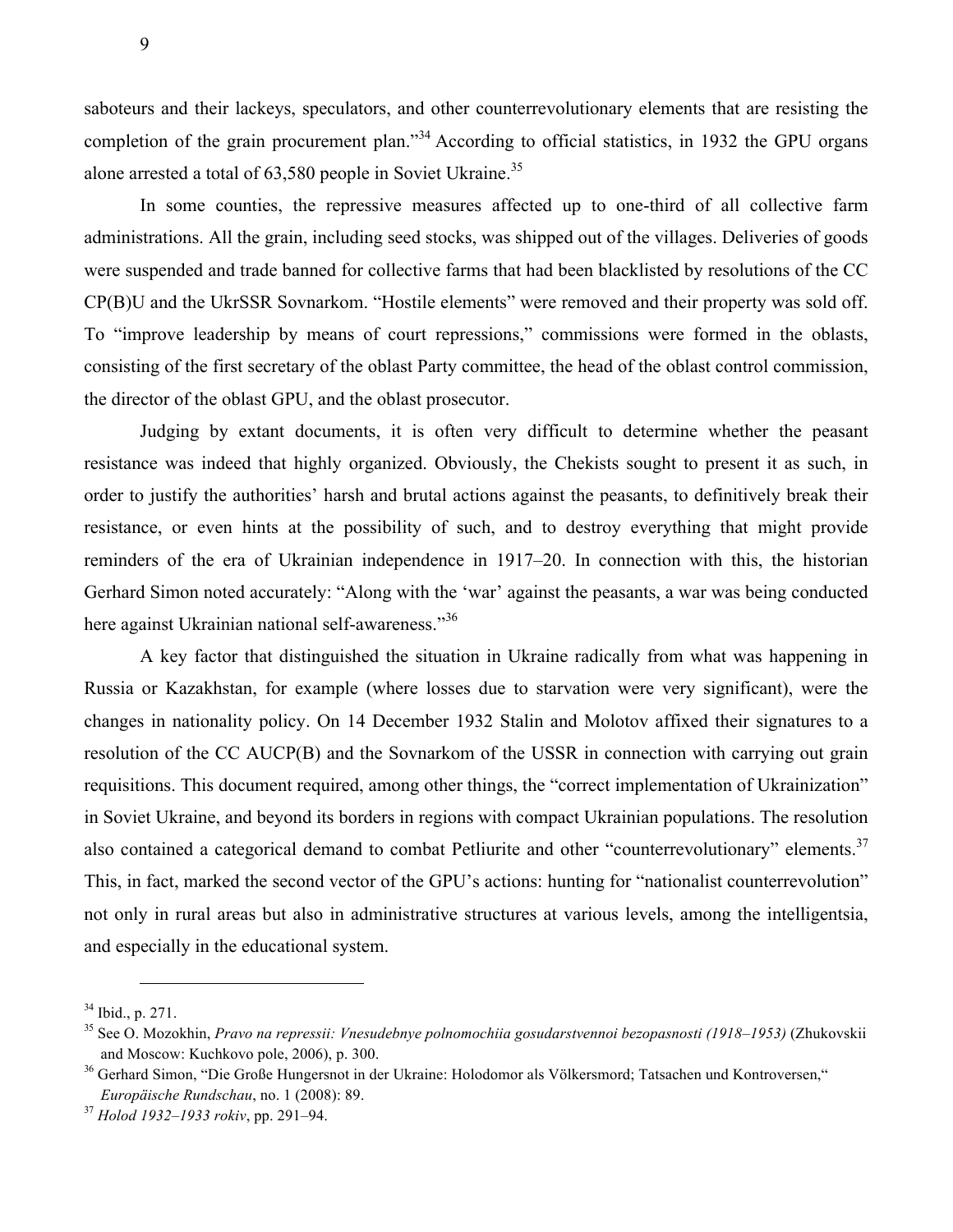Vsevolod Balytsky was also involved in the "second enserfment" of the peasantry, which took place in late 1932. On 15 November the Politburo of the CC AUCP(B) approved a decision "On the passport system and ridding cities of superfluous elements," which noted:

[for the purpose of] "ridding Moscow and Leningrad and other large urban centers of the USSR of superfluous elements not connected with production or institutions, as well as of kulak, criminal, and other anti-civic elements that are hiding in cities, it is deemed necessary:

1) To introduce a single passport [internal identification] system for the USSR, with cancellation of all other types of identification…;

2) To organize, first of all in Moscow and Leningrad, a population record-keeping and registration apparat, the regulation of departures and entries….<sup>38</sup>

A commission headed by Balytsky was created to develop concrete measures of a legislative, organizational, and practical character. On 23 November 1932 Balytsky sent Stalin a letter containing the following draft resolutions of the USSR Central Executive Committee [CEC] and the Sovnarkom: 1) On the introduction of a single passport system in union cities throughout the USSR; 2) On a proposed record-keeping and registration system for the population of the USSR; 3) On the Sovnarkom instruction "On record-keeping and registration of the population (residence permit), and regulation of departure and entry into the cities of Moscow, Leningrad, and Kharkiv."<sup>39</sup> These drafts came into force soon afterwards, on 27 December 1932, when the USSR CEC and Sovnarkom adopted a joint resolution, followed on 31 December by a corresponding resolution adopted by the UkrSSR CEC and Sovnarkom.

On 28 April 1933, the Sovnarkom promulgated a resolution on the issuance of internal identification documents called "passports" to Soviet citizens covering the entire territory of the USSR. Published the next day in *Izvestiia*, the resolution entailed issuing passports to Soviet citizens residing "in cities, population points that are county centers, in worker towns, new settlements or suburbs, at industrial enterprises, reserved railway zones, and on state farms and population points where MTS are situated." The resolution specified particularly that "passports are not issued to citizens who reside permanently in rural locales."<sup>40</sup> Population records in these locales were maintained by village residence lists and by town councils, under the control of county-level police precincts. With the aid of the "passport" regime, the Stalinist system doomed peasants to be tied to their places of residence, even if this meant that they would succumb to death by starvation.

<sup>38</sup> See "Izmenenie pasportnoi sistemy nosiat printsipial'no vazhnyi kharakter," *Istochnik*, no. 6 (1997): 104.

 $39$  Ibid., pp. 104–5.

 $40$  Ibid., p. 107.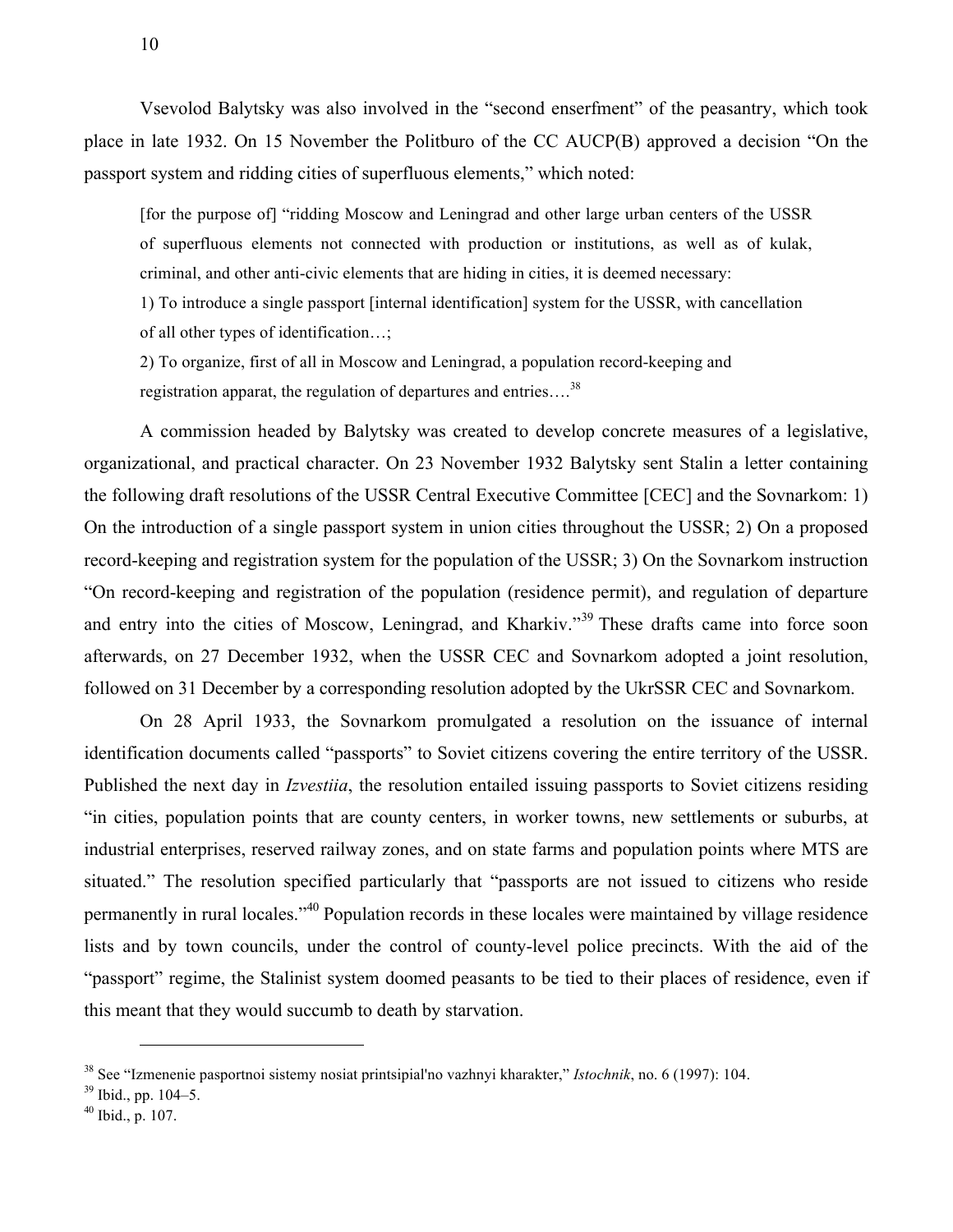## **Final return from Moscow**

On 1 January 1933 the Politburo of the CC AUCP(B) approved a decision "On grain procurements in Ukraine" that stated: "Propose to the CC CP(B)U and the UkrSSR Sovnarkom to widely inform collective farm workers and toiling independent farmers through village councils and collective farms that: (а) those among them who voluntarily deliver to the state grain that was previously pilfered and concealed will not be subject to repressive measures; and (b) the severest measures for recovery stipulated by the resolution of the USSR CEC and Sovnarkom dated 7 August 1932 (on protecting the property of state enterprises, collective farms, and cooperative societies and enforcing public socialist ownership) will be taken against collective farms, collective farm workers, and independent farmers who stubbornly persist in hiding grain that has been pilfered and concealed from the record."<sup>41</sup>

At the same time, the CC CP(B)U's proposal to deport 700 peasant households from 20–25 counties that were behind on delivering grain quotas was approved. The UkrSSR GPU was charged with organizing the deportation to the North of 700 "malicious elements and kulaks," without their families. The CC CP(B)U was to compile a list of fifty expelled party members to be immediately dispatched to labor camps. On 3 January the Politburo of the CC AUCP(B) adopted a new proposal of the CC CP(B)U concerning the additional deportation to the North of 400 households from Kharkiv oblast and 40 expelled party members.<sup>42</sup> The use of repressive measures in Ukraine was thus intensified. Nevertheless, these measures did not produce the results desired by the Stalinist leadership. It became necessary to reduce the grain quotas, but this was done when a large-scale famine was already underway. An additional problem now came to the fore: peasants were fleeing en masse into the cities or abandoning Soviet Ukraine for other areas of the USSR in search of bread. The following detail is telling: by no means were all of the Russian oblasts bordering on Soviet Ukraine affected by famine. This explains why Ukrainian peasants suffering from starvation (that is, those who managed to cross the established border) would go there to barter or purchase bread.

On 22 January 1933, Stalin and Molotov sent party and Soviet organs a directive titled "On turning back the mass exodus of starving peasants from Ukraine and the North Caucasus." The document emphasized that these migration processes, which had begun among the peasants as a result of

<sup>41</sup> *Holod 1932–1933 rokiv*, p. 308. 42 See Vasyl'iev, *Politychne kerivnytstvo*, p. 276.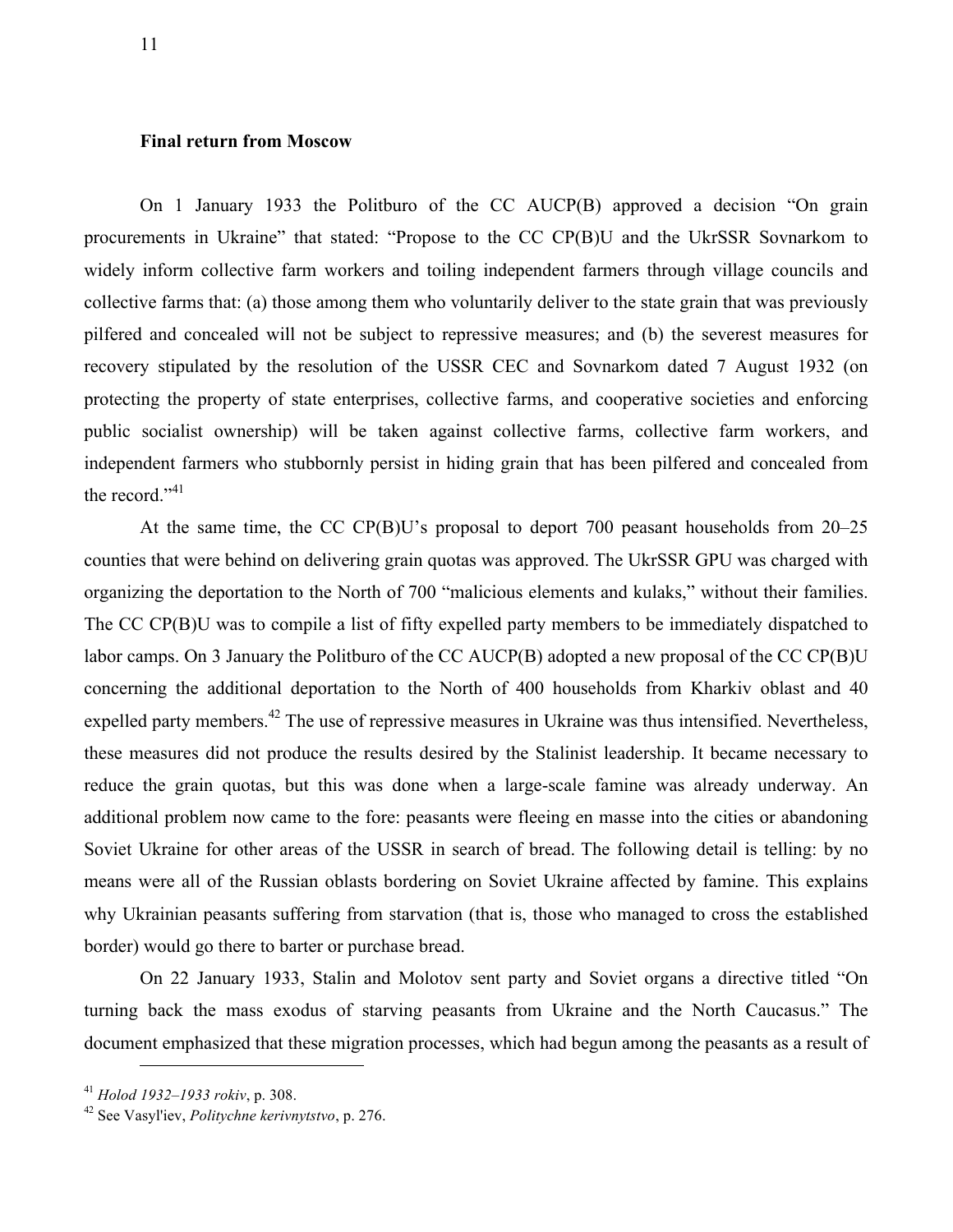the famine, were organized by "enemies of Soviet rule, SRs, and agents of Poland for the purpose of agitating, 'through the peasants' in northern regions of the USSR, against collective farms and against Soviet rule in general." In connection with this, government agencies and the GPU of the UkrSSR and the North Caucasus were ordered not to permit the mass exodus of peasants to other regions. Corresponding instructions were issued to the transport divisions of the OGPU.<sup>43</sup>

Following the central authority's lead, on 23 January 1933 the CC CP(B)U and the UkrSSR Sovnarkom issued a ban forbidding peasants to cross the borders of Soviet Ukraine without permission.<sup>44</sup>Balytsky signed the corresponding directive to the UkrSSR's GPU organs. Railway stations stopped selling train tickets altogether, and GPU transport divisions were charged with turning back fleeing peasants. Practically simultaneously, in February it was decided to purge railway transport organizations of "anti-Soviet elements."

In the fall and winter of 1932–33, so-called "food blockades" were operating on Soviet Ukraine's borders, organized and manned by internal troops and police. They hindered the peasants' exodus, and with it, the spread of information about the famine. At the same time, these blockades thwarted food imports, meaning that private individuals were forbidden to bring food into Ukraine from Russia or Belarus without official permission. The regime thus turned Soviet Ukraine virtually into a starving ghetto.

According to OGPU data, as of 22 April 1933 these operations had led to 258,401 people being detained, of whom 230,633 were returned to their places of residence, 8,743 were prosecuted, 6,196 were sent to "filtration camps," 2,823 were deported to Siberia, 725 were deported to concentration camps in Kazakhstan, and 9,282 were released. In Ukraine, 37,924 people were detained, 34,433 of whom were sent back to their places of residence, 300 were prosecuted, 579 were deported to Kazakhstan, and 2,612 were released.<sup>45</sup>

On 24 January 1933 the CC AUCP(B) adopted a special resolution that harshly condemned the Ukrainian Communist Party organization for not fulfilling the grain requisition plan. This document stipulated serious personnel changes, the most significant of which was the appointment of Postyshev as second secretary of the CC CP(B)U; he retained his post as secretary of the CC AUCP(B).<sup>46</sup> Postyshev

<sup>43</sup> *Tragediia sovetskoi derevni: Kollektivizatsiia i raskulachivanie; Dokumenty i materialy v 5 tomakh, 1927–1939*, ed. V. Danilov et al., vol. 3, Konets 1930–1933 (Moscow: ROSSPEN, 2001), pp. 634–35; TsDAHOU, f. 1, op. 16, spr. 9, ark. 115–16. 44 See *Holod 1932–1933 rokiv*, pp. 341–42. 45 See Vasyl'iev, *Politychne kerivnytstvo*, p. 283.

<sup>46</sup> "Postanova TsK VKP(b) z 24 sichnia 1933 r. ta zavdannia bil'shovykiv Ukraїny," *Bil'shovyk Ukraїny*, no. 3 (1933): 3.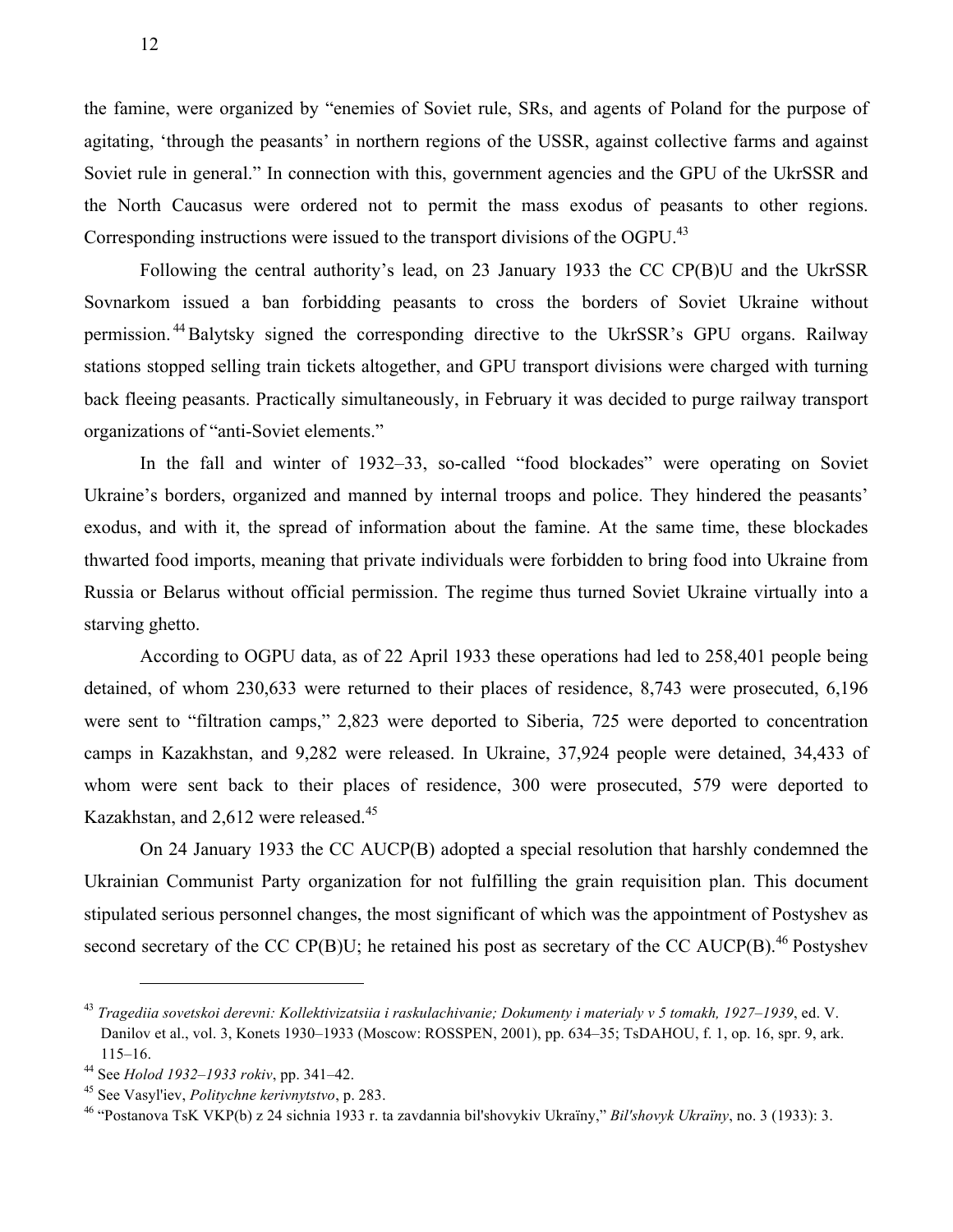was ordered by the Stalinist leadership to solve the problem and overcome what were euphemistically termed "economic difficulties" and a "disruption of agriculture" in the Ukrainian SSR. Postyshev, who became the de facto leader of Ukraine until the beginning of 1937 (given the weak standing of Stanislav Kosior, leader of the CC CP(B)U), accused the Ukrainians themselves of organizing the famine—that is, "Ukrainian nationalists" and "Petliurites," who should be exposed and liquidated. Postyshev's closest associate in carrying out this mission was Balytsky, who in this resolution was officially appointed head of the GPU UkrSSR.

On 7 February 1933, a Plenum of the CC CP(B)U, specially convened to discuss the abovementioned resolution from Moscow, emphasized that "from the very beginning of grain procurements, the leading Party organs both in the center and the oblasts and counties were insufficiently vigilant; they overlooked and failed to uncover in a timely manner the maneuvers of the class enemy—the kulaks, the Petliurites, the Makhnovites—who had infiltrated collective farms and occupied management positions in a number of collective farms; they failed to expose kulak duplicity and kulak ruses in the struggle against grain procurements."<sup>47</sup>

Even though Balytsky had already taken up his duties as head of the GPU in Soviet Ukraine, he was officially confirmed in this post by the Politburo of the CC AUCP(B) only on 17 February, and by the Ukrainian Politburo on 18 February.<sup>48</sup> The Polish intelligence service, commenting on Balytsky's appointment, emphasized that he was an "absolute Stalinist with a remarkably strong will and iron discipline."<sup>49</sup> What was Balytsky's own interpretation of his return to Ukraine? According to the Cheka leader [of GPU Sector 6 in the UkrSSR] Yakiv Vulfovych Pysmenny (a member of Balytsky's inner circle), it "seriously affected his mood, as once again he felt that he had been insulted undeservedly. Then and later, Balytsky often said that he had 'grown beyond the Ukrainian scope,' that he could no longer bear to remain head of the GPU UkrSSR, but they were not allowing him to advance.<sup>550</sup>

Formally, Balytsky retained his concurrent post as deputy head of the OGPU. However, the same day that he was appointed to head the GPU UkrSSR, his rival, Yakov Agranov, former OGPU plenipotentiary for Moscow oblast, became the new deputy head of the OGPU. For all practical purposes, he took up Balytsky's duties at the Lubianka.

<sup>47</sup> *Holod 1932–1933 rokiv*, pp. 371–72.

<sup>48</sup> See TsDAHOU, f. 1, op. 1, spr. 281, ark. 194.

<sup>49</sup> *Holodomor 1932–1933: Wielki Głód na Ukrainie w dokumentach polskiej dyplomacji i wywiadu*, ed. Jan Jacek Bruski (Warsaw: Polski Instytut Spraw Międzynarodowych, 2008), p. 237.

<sup>50</sup> TsDAHOU, f. 263, op. 1, spr. 445886 FP, t. 3, ark. 93.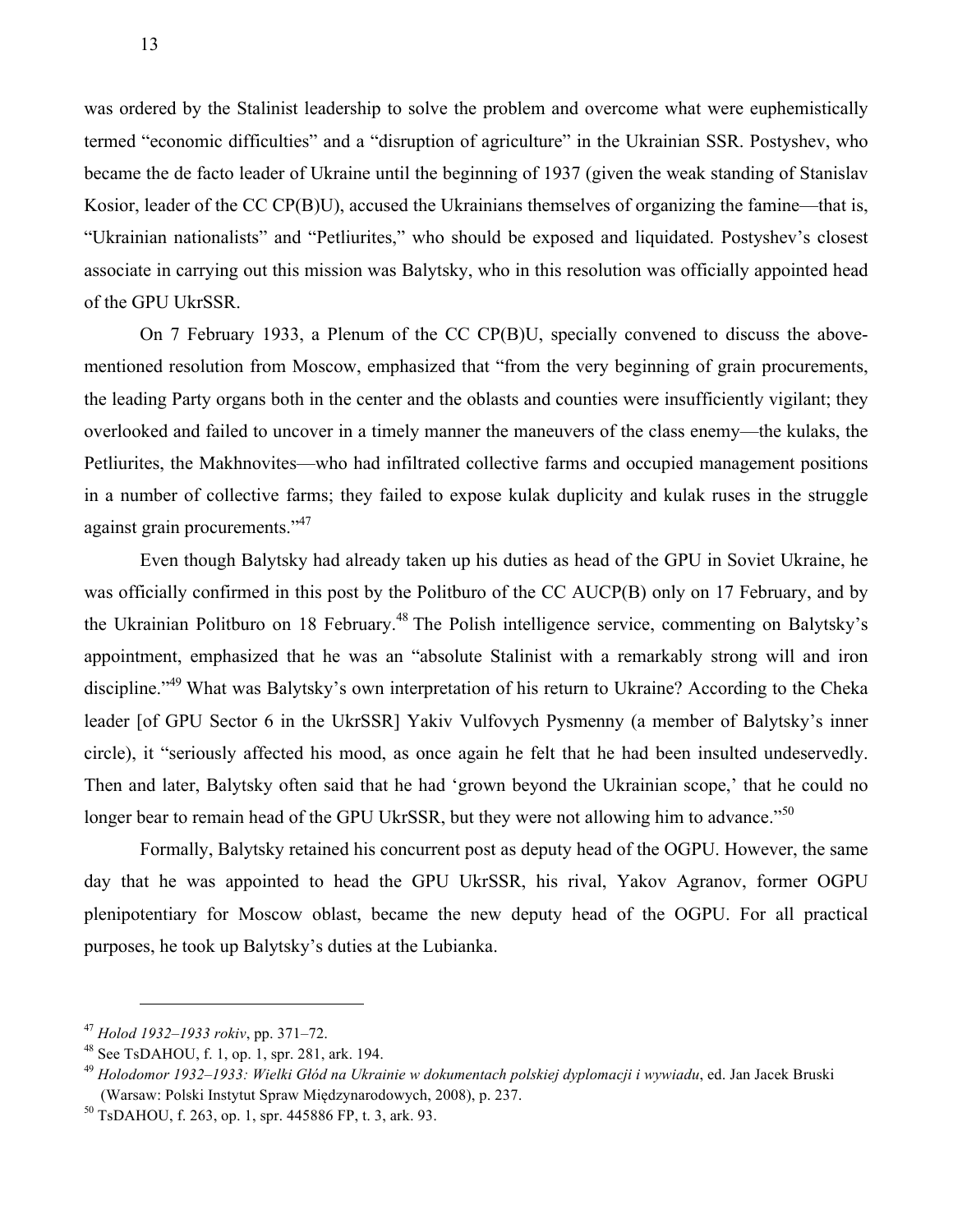But Balytsky now had other preoccupations. Above all, he had to ensure that the party line was implemented, and this meant supporting Postyshev as the most influential Party activist in the Ukrainian SSR at that time. According to German diplomats, it was Balytsky who helped Postyshev establish order with an "iron broom," and in 1933 to become the "central figure in political, economic, and cultural life, gaining such influence that he is, without doubt, the most influential person [in Ukraine], Stalin's trusted appointee—the Stalin of Ukraine."<sup>51</sup>

Other Bolshevik functionaries also arrived in Soviet Ukraine. One year later, at the opening of the Twelfth Congress of the CP(B)U held in January 1934, the prominent Politburo member Hryhorii Petrovsky, commenting on this, remarked: "Comrade Stalin's instructions, a large amount of material assistance to the collective farms from the Central Committee of the All-Union Communist Party and the government, and the dispatching to us of proven Bolsheviks—Comrades Khataevich, Veger, Popov, Balytsky, and especially Pavel Petrovich Postyshev—helped us to liquidate the lagging and disruptions in agriculture, and to rectify errors and distortions committed in the implementation of Leninist nationality policy."<sup>52</sup> As the historian Heorhii Papakin has noted appositely, such a concentration of current members of the nomenklatura in Soviet Ukraine was an indicator of the special treatment accorded to the region. Furthermore, the Kremlin leadership was using the UkrSSR as a kind of testing ground, where various types of repressive measures were first introduced in order to confiscate not only grain but all types of food, as well as constant searches of peasant households by so-called "towing brigades," blacklisting, etc. $53$ 

After Balytsky returned to Ukraine, important changes took place at the highest levels of the Chekist leadership of the UkrSSR. For example, Izrail Leplevsky was appointed deputy head of the GPU, Mikhail Aleksandrovsky as head of the Secret-Political Sector, and Yakiv Pysmenny as administrative chief. Changes also taking place in the middle-level management of the GPU UkrSSR demonstrated that Balytsky was "assembling his team." This circumstance did not pass unremarked by his contemporaries. For example, Leonid Slovinsky [Slavinsky, Slowinski], Pysmenny's predecessor, stated subsequently that after Balytsky returned to Ukraine, "he began to gather around himself a certain group of people who were devoted to him personally and capable of implementing unconditionally any

<sup>51</sup> Cited in *Der ukrainische Hunger-Holocaust*, p. 229.

<sup>52</sup> *ХІІ z'їzd KP(b)U: 18–23 sichnia 1934 r.; Stenohrafichnyi zvit* (Kharkiv: Partvydav, 1934), p. 3.

<sup>53</sup> For a detailed discussion, see H. Papakin, *"Chorni doshky": Antyselians'ki represiї (1932–1933)* (Kyiv: Instytut istoriї Ukraїny NAN Ukraїny, 2013), p. 46.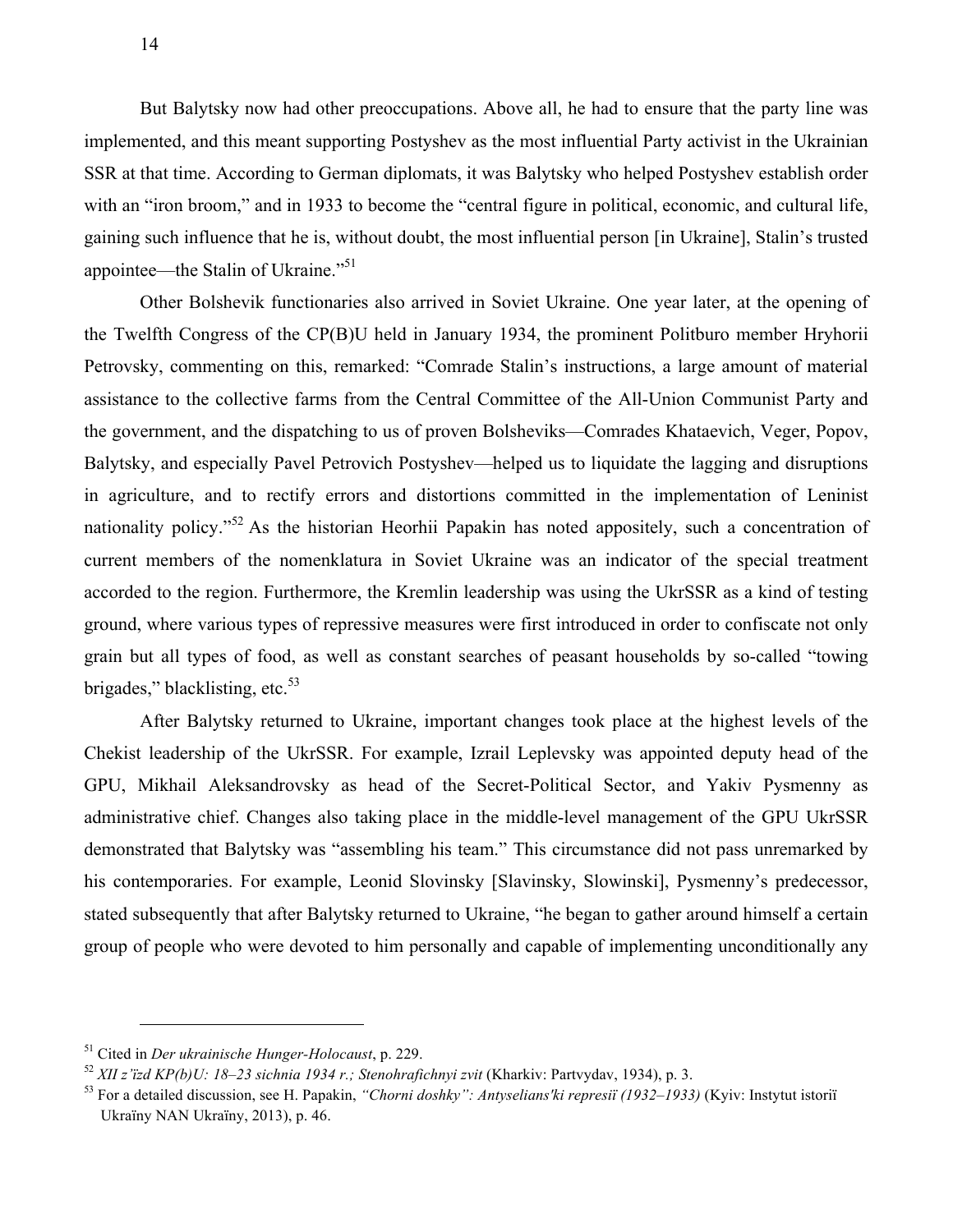of his instructions and directives."54 Indeed, practically all the newly appointed Chekists had worked under Balytsky's leadership in Soviet Ukraine for many years and were well known to him.

The GPU UkrSSR intensified its operations in early 1933, supported by a resolution issued in January by the Politburo of the CC AUCP(B) mandating the creation of posts of deputy directors of political departments responsible for "political work" at MTS and state farms; these individuals were employees of the GPU. OGPU Order No. 0017 dated 25 January 1933 defined their duties, which included combating "counterrevolutionary manifestations" at MTS and state farms, uncovering "counterrevolutionary and kulak groups," protecting "socialist property," and assessing "conditions of political morale and economic production at MTS and state farms."<sup>55</sup>

On the one hand, deputy heads of political departments at MTS or state farms were subordinate to the directors; on the other, they retained complete independence in terms of their operational work. This stimulated too much terror activity by the Chekists, and the government was compelled to react. On 8 May 1933, in a special instruction sent directly to local authorities, the CC AUCP(B) and the Sovnarkom condemned the "disorganized mass arrests" in rural Ukraine. The document emphasized that the "mass arrests and repressive measures in the countryside were clearly becoming politically harmful and dangerous."<sup>56</sup>

On 6 February a special resolution of the CC AUCP(B) suspended the grain procurement campaign in the UkrSSR until the end of the sowing season.<sup>57</sup> From the 1932 harvest, 260.7 million poods of grain were shipped out of Ukraine, including 217.9 million poods from collective farms and independent farmsteads. Only two oblasts of Soviet Ukraine (Vinnytsia and Kyiv) managed to fulfill the grain quotas imposed on collective and individual farms (which had been reduced in October 1932).<sup>58</sup>

As the question now was no longer one of confiscating grain, the Soviet Ukrainian GPU shifted its focus somewhat. On 13 February 1933 Balytsky issued Order No. 2 "On new objectives for agent and operative work of organs of the GPU UkrSSR," which stated that "analysis of closed cases has determined that in the given instance we have encountered a single, thoroughly elaborated plan for the organization of an armed uprising in Ukraine in the spring of 1933 in order to overthrow Soviet rule and establish a capitalist state, the so-called Ukrainian Independent Republic." At the same time, Balytsky

<sup>54</sup> HDA SBU, Kyiv, spr. 43787 FP, ark. 40.

<sup>55</sup> See Vladimir N. Khaustov, "Razvitie sovetskikh organov gosudarstvennoi bezopasnosti, 1917–1953 gg.," *Cahiers du monde russe* 42, nos. 2–4 (April–December 2001): 366.

<sup>56</sup> Ibid., 367.

<sup>57</sup> Holod 1932–1933 rokiv, p. 349.

<sup>58</sup> TsDAHOU, f. 1, op. 6, spr. 237, ark. 145; TsDAHOU, f. 1, op. 6, spr. 281, ark. 201.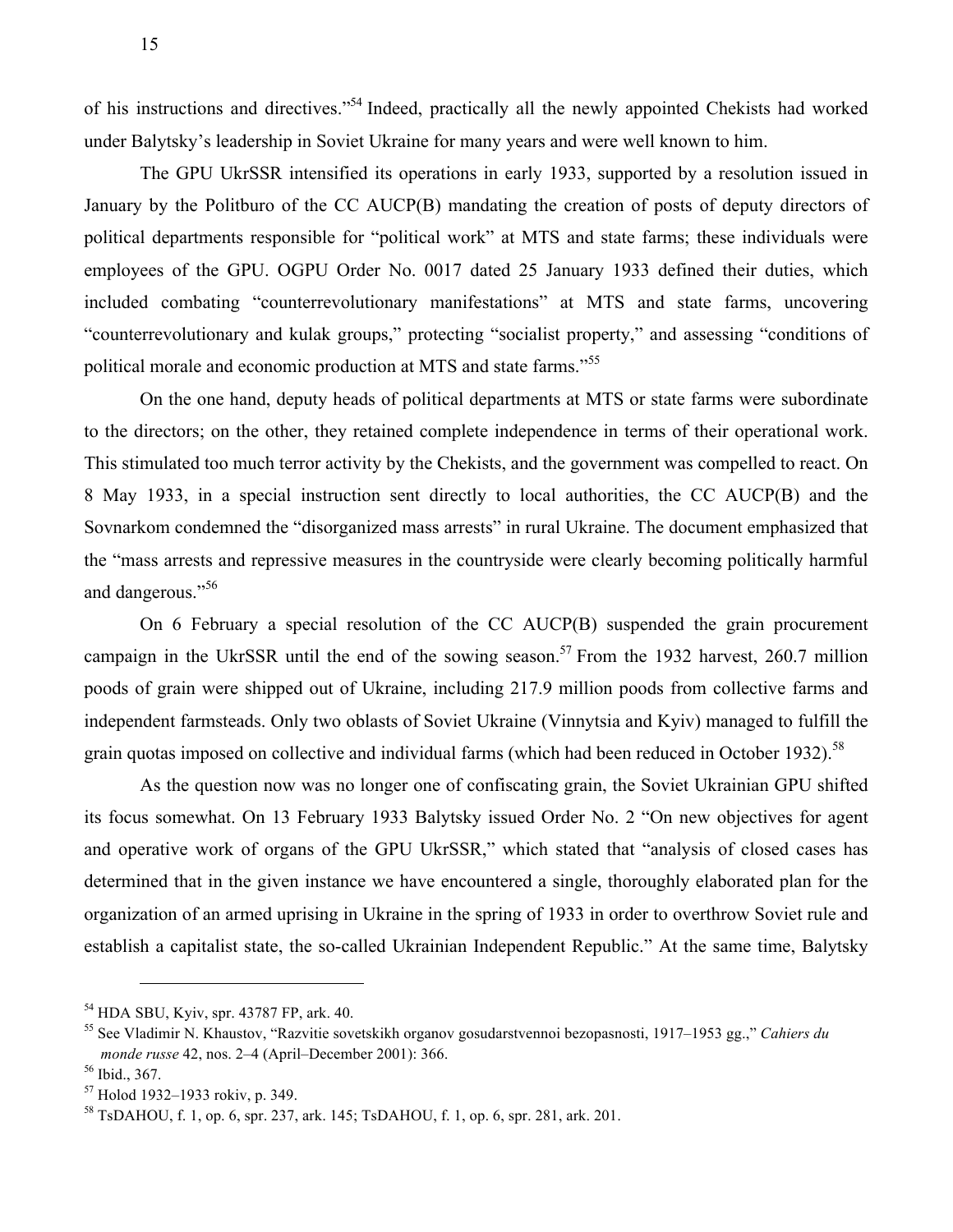assigned the GPU UkrSSR the "immediate fundamental and chief objective…of ensuring the [success of the] spring sowing."59 He demanded that the heads of GPU oblast divisions "complete and prepare cases on the local insurgent periphery within a ten-day deadline…that are to be handed over to the Judicial Troika of the GPU UkrSSR. In these cases, leave only those indicted individuals whose testimonies can help uncover additional links with other organizations, expose new participants, key centers, and connections that lead abroad. All these arrested individuals should be concentrated at oblast headquarters.<sup>"60</sup> The order also contained very specific instructions to the heads of local GPU organs.

For the implementation of this order, district divisions of the GPU were relieved of "unpromising cases," and oblast-level GPU operatives were sent to assist them. At the same time, special operations agents were dispatched to districts in which "insurgents and spies" were allegedly operating, GPU economic department staff were sent to industrialized districts with large state farms, and secret political agents were dispatched to all other counties. On Balytsky's orders, decisive measures were also applied in order to prevent the mass exodus of Ukrainian peasants abroad in search of bread.

Soon afterwards, Balytsky reported that under the leadership of Solomon Mazo, head of the Economic Directorate of the GPU UkrSSR, a "counterrevolutionary organization in Ukraine's agricultural sector, linked to analogous counterrevolutionary organizations in Moscow, other parts of the Union, and abroad," had been smashed, and that the Chekists in Ukraine had uncovered a large espionage network that had infiltrated intelligence organs, industrial enterprises, transportation, and defense construction facilities. Ukrainian specialists arrested in Moscow were lumped together with a Union-wide "counterrevolutionary organization in the agricultural sector," and in March 1933 they were shot. 61

On 10 March 1933 the Politburo of the CC AUCP(B) approved a resolution "To grant the troika comprising C[omrades] Balytsky, Karlson, and Leplevsky the right to examine insurgency and counterrevolution cases in Ukraine, with application of the supreme measure of social protection [death penalty]."<sup>62</sup> Together with Postyshev, Balytsky traveled to famine-struck districts of Soviet Ukraine, where he implemented decisive and harsh measures. This allowed him to say later to members of his

<sup>59</sup> Cited in *Rozsekrechena pam'iat': Holodomor 1932–1933 rokiv v Ukraїni v dokumentakh GPU–NKVD* (Kyiv: Stylos, 2007), pp. 512–13.<br><sup>60</sup> Ibid., pp. 514–15.<br><sup>61</sup> For a detailed discussion, see Iu. I. Shapoval, *Ukraïna 20–50-kh rokiv: Storinky nenapysanoï istoriï* (Kyiv: Naukova

dumka, 1993), pp. 106 –7.

<sup>62</sup> *Stalinskoe Politbiuro v 30-е gody; Sbornik dokumentov*, comp. O. V. Khlevniuk, A. V. Kvashonkin et al. (Moscow: AIRO-XX, 1995), p. 63.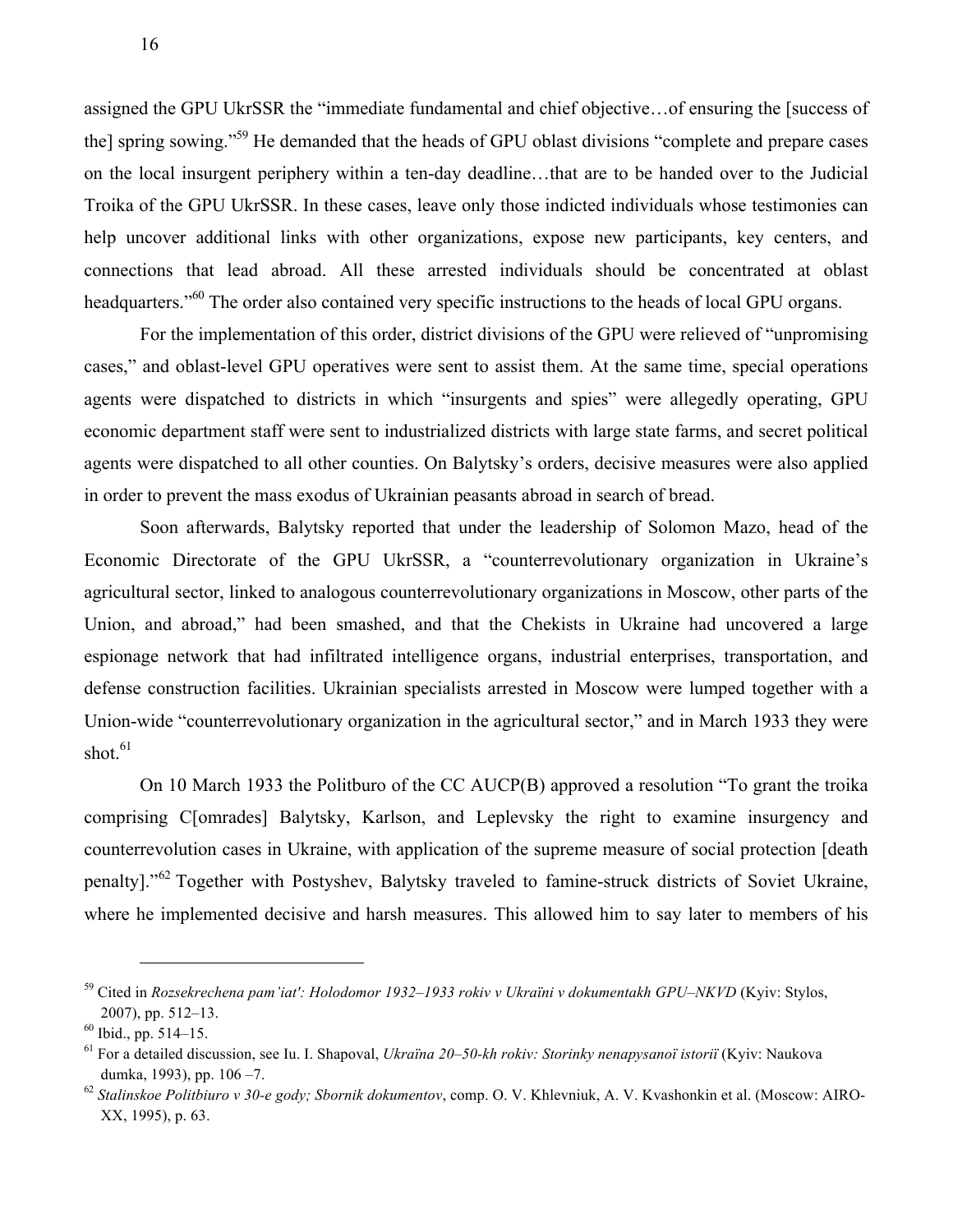inner circle that he and Postyshev had been sent to save Ukraine, which, in his (Balytsky's) absence, had been brought to the point of annihilation.<sup>63</sup> Balytsky's department also had to deal with yet another horrific and inevitable consequence of the famine—homeless children, whose numbers rose drastically in 1933. For example, in May of that year Oleksandr Bronievyi (Faktorovych), head of the oblast commission for the alleviation of child homelessness and deputy chief of the Kharkiv oblast GPU, wrote in a memorandum that every day 400–500 children of various ages were being registered at the railway station.<sup>64</sup> These children were actually fleeing from their starving villages to the city, where it was possible to get food and obtain at least some kind of medical care.

One of Balytsky's main tasks as head of the GPU in Soviet Ukraine was maintaining a veil of secrecy around the very fact of the massive famine and its fatal consequences. For example, a resolution of the Politburo of the CC CP(B)U dated 13 March 1933 noted the following: "Order Com[rade] Balytsky to apply measures that make it impossible for news about the famine in the village of Staroshvedske to become known abroad."<sup>65</sup>

As the Holodomor raged on, Balytsky showed constant concern for the welfare of his departmental staff. In particular, in April 1933 he sent a memorandum to Stanislav Kosior, informing him that "auxiliary farms exist for the purpose of creating our own food storehouse to improve the living conditions of GPU personnel and the oblast police precincts," and then he requested seed grain assistance (3.5 centners of oats, 1.8 centners of barley, etc.).<sup>66</sup> Balytsky's comment is characteristic: "In the event of a favorable decision by the CC, I will handle the issue in Moscow."<sup>67</sup> Kosior's resolution stated: "Support before the CC AUCP(B) the request of the GPU UkrSSR concerning the allocation of seed grain aid to auxiliary farms and state farms."<sup>68</sup> And the following spring, the GPU UkrSSR was assisted by the CC CP(B)U. According to a decision dated 23 April 1934, from storehouses in the republic the following were issued to GPU-run state farms to resow their winter crops, which had frozen: 900 poods of millet, 600 poods of buckwheat, 300 poods of corn, and 120 poods of sunflower seed.<sup>69</sup> Here it must be noted that throughout the Holodomor, even during the months marked by the

<sup>&</sup>lt;sup>63</sup> HDA SBU, Odesa, spr. 25468, t. 1, ark. 48.<br><sup>64</sup> TsDAHOU, f. 7, op. 1, spr. 1019, ark. 27.<br><sup>65</sup> TsDAHOU, f. 1, op. 16, spr. 9, ark. 190.<br><sup>66</sup> TsDAHOU, f. 1, op. 16, spr. 9, ark. 319.<br><sup>67</sup> TsDAHOU, f. 1, op. 16, spr. 9

<sup>69</sup> See Shapoval and Zolotar'ov, *Vsevolod Balyts'kyi*, p. 203.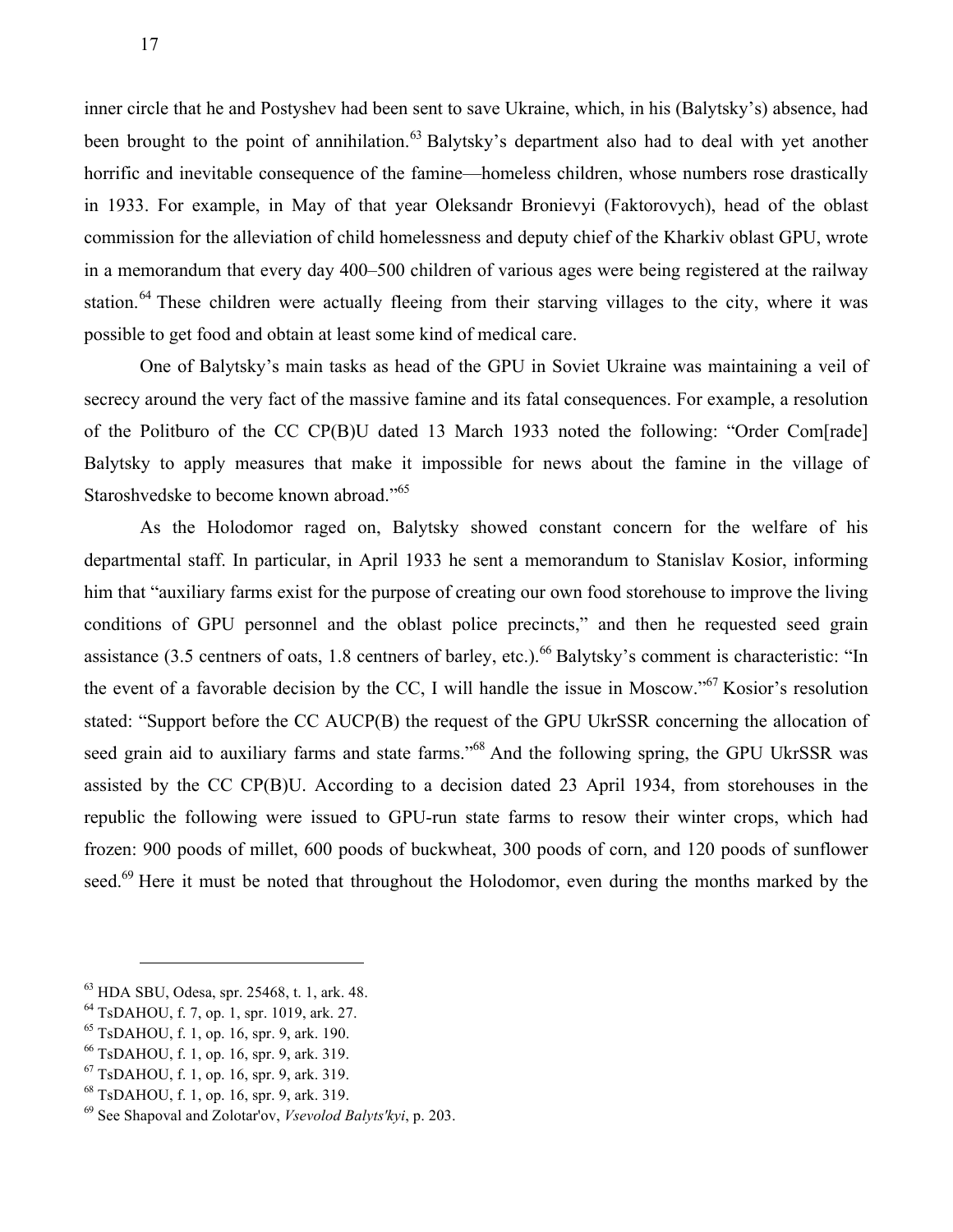highest mortality rates, neither Balytsky himself nor his subordinates experienced any problems in obtaining food.

During the spring sowing (March–June 1933), the CC AUCP(B) and the Sovnarkom gave the UkrSSR 559,090 metric tons (34,131,475.3 poods) of grain, consisting of 371,640 tons (22,678,977.7 poods) of seed, 84,760 tons (5,174,451.0 poods) of food relief, and 102,690 tons (6,269,046.4 poods) of forage.<sup>70</sup> For the most part, this grain had been confiscated from the peasants in the preceding months of grain requisitions and stored in state granaries and warehouses on the territory of Soviet Ukraine. On 19 March 1933, Balytsky issued a special GPU UkrSSR circular on measures pertaining to the food "difficulties" (*zatrudnennia*); this particular euphemism was still being used even in secret documents, although everyone knew that it referred to the famine. The circular contained an instruction to establish troikas in all districts (comprising the secretary of the district Party committee, the secretary of the district executive committee, and the district GPU chief) for the distribution of food relief, as well as "for finding food locally." <sup>71</sup> To this end, Balytsky had his subordinates focus on hunting down "counterrevolutionary elements" that were allegedly exploiting the "food difficulties" for their own purposes. Exposed enemies were to be arrested and sentenced forthwith. The circular emphasized: "Heads of GPU organs are to establish firm revolutionary order in districts affected by the [food] difficulties."<sup>72</sup>

The amount of food relief was less than the Ukrainian SSR's monthly grain allotment for those reliant on central provisions. But the delivered seed grain made it possible to sow nearly two million more hectares of land in the spring of 1933 than in 1932. At the same time, the Soviet government markedly increased deliveries of agricultural machinery to Soviet Ukraine. In 1933 the number of tractors increased by 15,000 and the number of combines by 2,500. By the end of the year, 48,500 tractors, 4,500 combines, and nearly 9,000 trucks were working the Ukrainian fields.<sup>73</sup>

Having engineered the Holodomor, the Soviet regime sought to "rectify" the situation in the countryside, although Ukrainian villages would continue to hunger long afterward. But what had been done by the Chekists, and personally by Vsevolod Balytsky, could not be "rectified." In 1933, 124,463 persons were arrested in Soviet Ukraine, 1,462 of whom were sentenced to be shot by the state security

<sup>70</sup> See Vasyl'iev, *Politychne kerivnytstvo*, p. 284.

<sup>71</sup> Cited in *Sovetskaia derevnia glazami VChK–OGPU–NKVD, 1918–1939: Dokumenty i materialy v 4 tomakh*, ed. A. Berelovich and V. Danilov, vol. 3, bk. 2, 1932–1934 (Moscow: ROSSPEN, 2009), p. 350.

<sup>&</sup>lt;sup>72</sup> Ibid., p. 351.<br><sup>73</sup> See Vasyl'iev. *Politychne kerivnytstvo*, p. 285.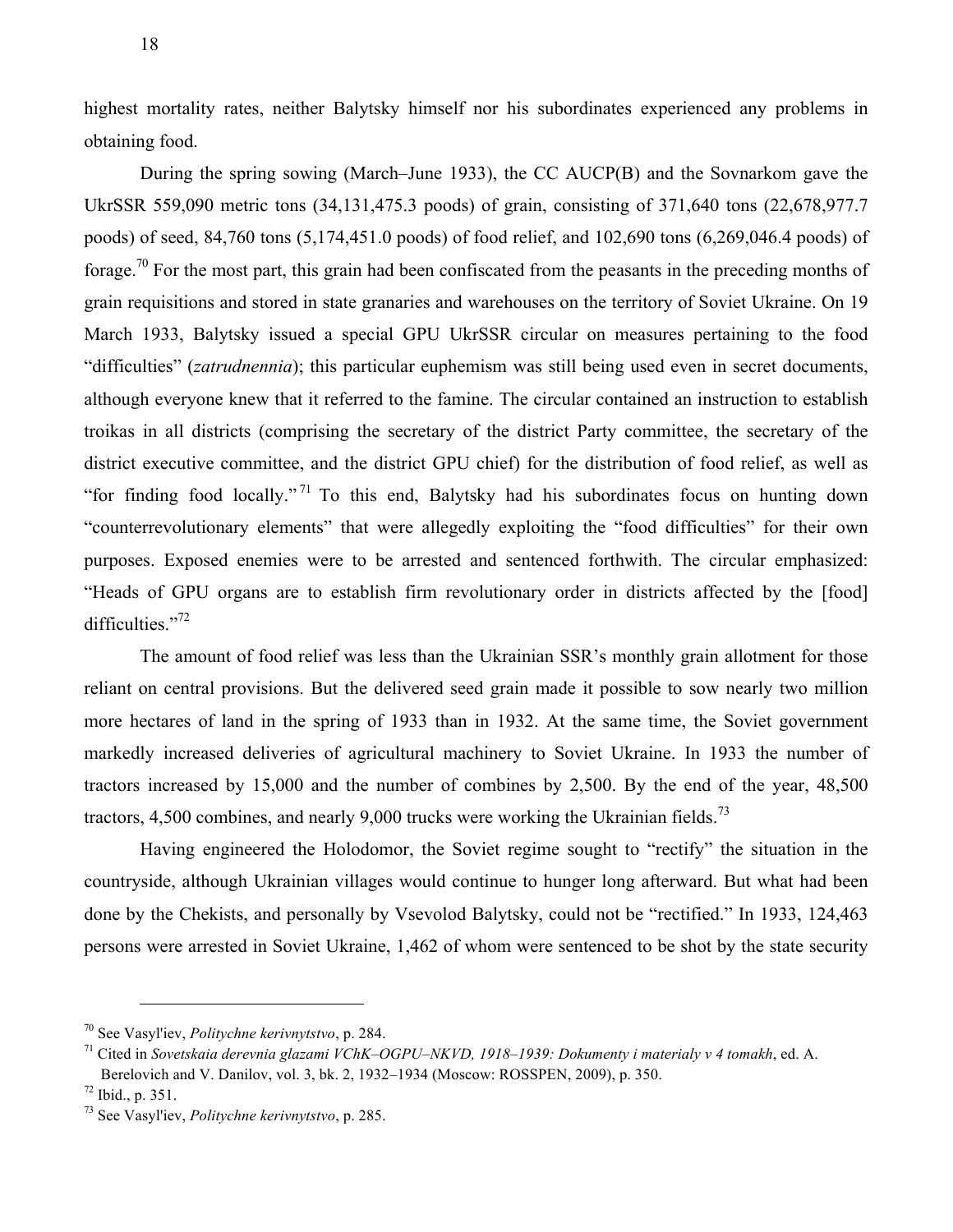organs and courts of the People's Commissariat of Justice.<sup>74</sup> Moreover, the repressions continued when the Bolsheviks began to destroy the "Skrypnyk regime," including People's Commissar of Education Mykola Skrypnyk himself, as well as Ukrainian officials and intellectuals. Balytsky was involved in all of this.

In late 1933, Balytsky applied to Postyshev about conferring the Order of the Red Banner on a group of Chekists. The letter addressed to the second secretary of the CC CP(B)U noted in particular that "in the last year, the organs of the GPU UkrSSR struck a decisive blow against the counterrevolution, which was carrying out widespread destructive work in Ukraine…. The largest counterrevolutionary organizations have been liquidated: (1) the Ukrainian Military Organization (UVO); (2) the Polish Military Organization (POW); (3) the Organization of Ukrainian SRs; (4) the insurgency in the agricultural sector, etc."<sup>75</sup>

These were the most prominent cases, in a manner of speaking, but there were countless others. In his speech at the Twelfth Congress of the CP(B)U, Balytsky also mentioned the "successes" of the Chekists:

In 1933 a decisive blow was struck at the Ukrainian nationalist counterrevolution. This blow was manifested primarily in the blow struck at local anti-Soviet groups, including kulak and Petliurite elements in the countryside that were organizing sabotage and subversion in the agricultural sector.

In addition, a decisive blow, a decisive rout of key centers was carried out, above all of the so-called military organization, concerning which much has already been said and which spearheaded the insurgent, espionage, and diversionary activity. The same type of blow was struck at the organization of sabotage in the agricultural economy.

Along with this, a bloc of so-called Ukrainian nationalist parties was uncovered: the UCP [Ukrainian Communist Party], Borotbists, SRs, SDs, UVO, and other separate groups that were direct secret agents of the international counterrevolution, first and foremost of German and Polish fascism.<sup>76</sup>

It is no wonder that Vsevolod Balytsky was elected a member of the CC AUCP(B) at the Seventeenth Congress of the AUCP(B), which took place in Moscow in early 1934. This honor was conferred by the supreme Party leadership on another Chekist, Genrikh Yagoda, and Terentii Deribas,

<sup>&</sup>lt;sup>74</sup> Ibid., p. 291.<br><sup>75</sup> TsDAHOU, f. 1, op. 1, spr. 2886, ark. 87–88.<br><sup>76</sup> TsDAHOU, f. 1, op. 1, spr. 429, ark. 152.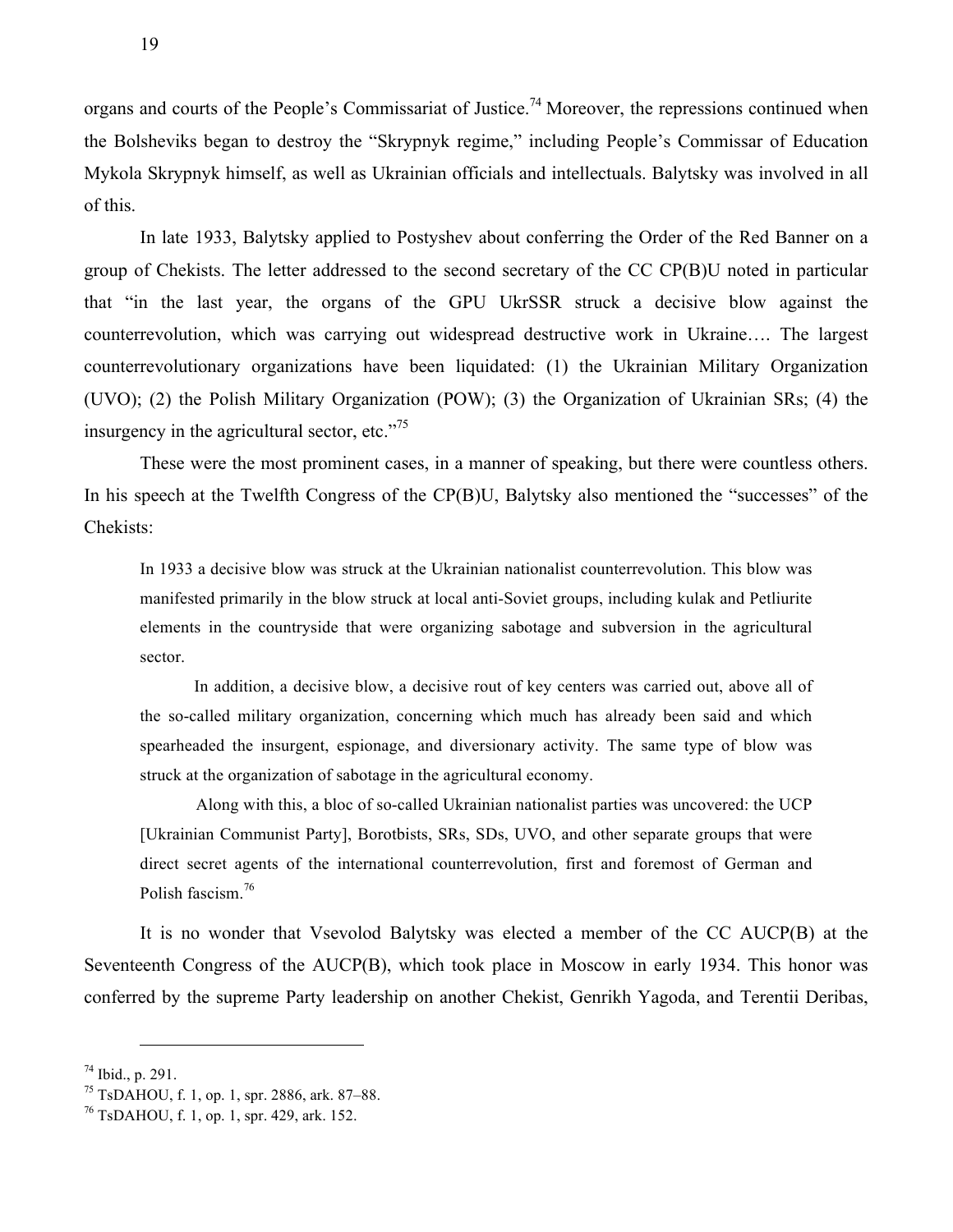the OGPU plenipotentiary for the Far-Eastern Territory, was nominated as a candidate member of the Central Committee. All this supposedly attested to Balytsky's considerable prestige not only as a Chekist but also as a Party member. But that only seemed to be the case.

In the spring of 1937 Balytsky, then People's Commissar of Internal Affairs of the Ukrainian SSR, was assigned to the Far East to head the NKVD Directorate for the Far Eastern Territory. But he was not allowed to take up his duties, and on 19 June he was dismissed from the position. On 25 June 1937, during the Plenum of the CC AUCP(B), he was removed from the Central Committee and expelled from the Party "for betraying the Party and the Fatherland, and for active counterrevolutionary activity." His case was then handed over to the NKVD, and no later than 7 July 1937, Balytsky was arrested in his service train car (pursuant to Order No. 15, undated, signed by Nikolai Yezhov) and sent to Moscow.<sup>77</sup>

Under interrogation, Balytsky confessed to being recruited in late 1935 by Red Army commander (Kyiv Military District) Iona Yakir to take part in a fascist military plot. Yakir had allegedly brought him into the Ukrainian headquarters of that conspiracy, which was preparing an armed uprising with the goal of separating Ukraine from the USSR and restoring capitalism. Balytsky was also accused of sabotaging the struggle against the counterrevolution. While under arrest, he wrote letters to Yezhov and Stalin. In his letter to Stalin, he noted: "I have no feelings of pity for the [anti-Soviet peasant class] enemy; I myself frequently and capably applied the strongest forms of repression."<sup>78</sup>

On 25 November 1937, a commission comprised of the USSR People's Commissar for Internal Affairs, the Prosecutor-General of the USSR, and the head of the Military Collegium of the Supreme Court of the Soviet Union found Balytsky guilty of participating in an "anti-Soviet fascist military conspiracy," and sentenced him to be executed. He was shot on 27 November at Yagoda's former dacha, which had been turned into an NKVD "special facility," namely, a mass execution site.<sup>79</sup> Today it is a cemetery near Kommunarka town, on the outskirts of Moscow.

In conclusion, it is well worth emphasizing the need for and rewarding prospects of further research into the life and work of specific individuals in the Soviet Communist establishment of the 1920s and 1930s. This "human paradigm" is extremely important for understanding global models and

<sup>&</sup>lt;sup>77</sup> See Shapoval, "Vsevolod Balyts'kyi: Dolia spetssluzhby," p. 410.<br><sup>78</sup> Cited in V. Khaustov and L. Samuel'son, *Stalin, NKVD i repressii 1936–1938 gg.* (Moscow: ROSSPEN, 2008), p. 127.

 $^{79}$  See Shapoval, "Vsevolod Balyts'kyi: Dolia spetssluzhby," p. 411.